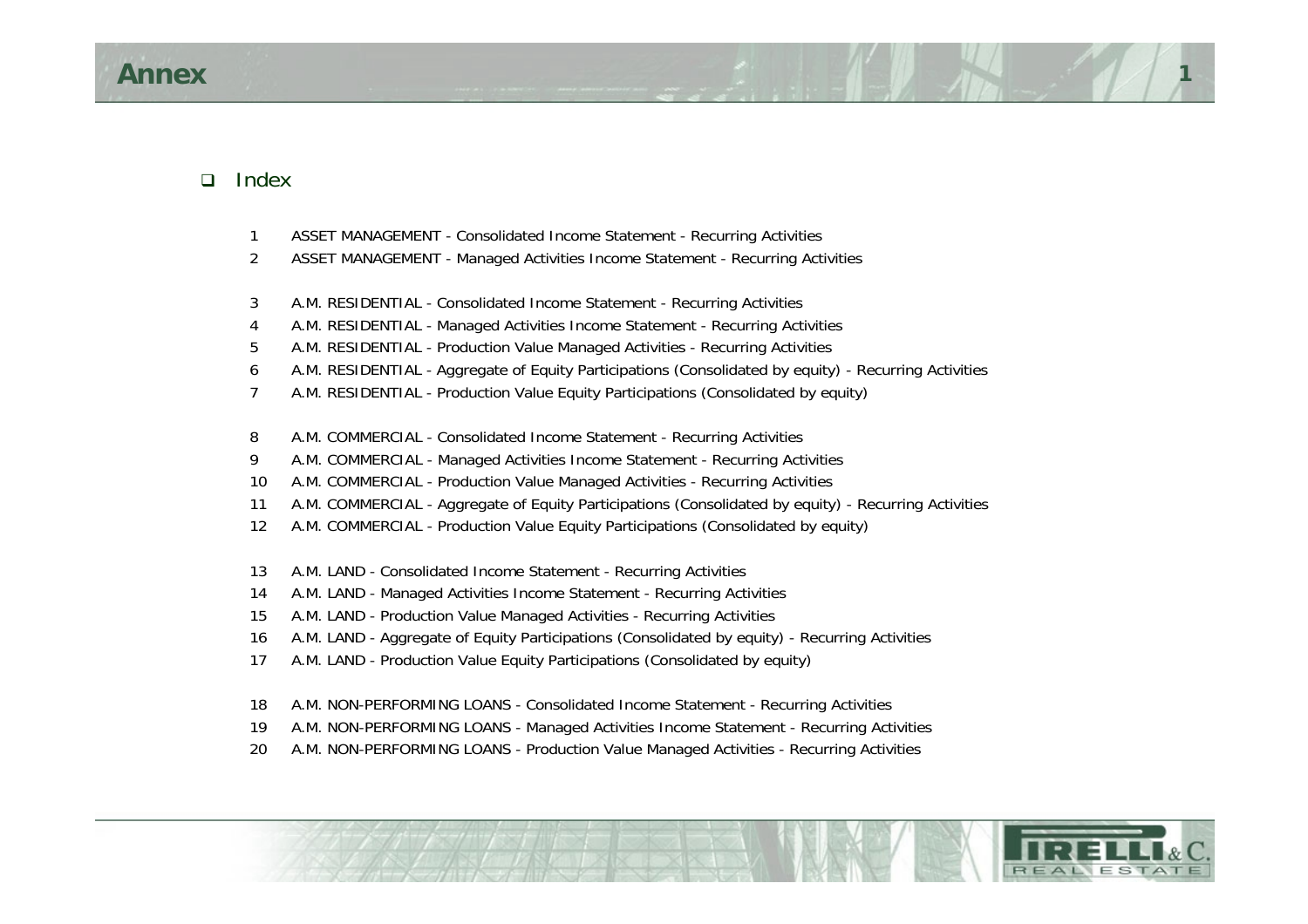# **1) ASSET MANAGEMENT - Consolidated Income Statement – Recurring Activities**

million Euro

|                                                |                                                       |             | <b>ACTUAL JUNE 2002</b>               |                            |                                                         |                                   | <b>ACTUAL JUNE 2001</b> |                                     |         |                                               |
|------------------------------------------------|-------------------------------------------------------|-------------|---------------------------------------|----------------------------|---------------------------------------------------------|-----------------------------------|-------------------------|-------------------------------------|---------|-----------------------------------------------|
|                                                | <b>Total</b><br><b>Recurring</b><br><b>Activities</b> | <b>A.M.</b> | A.M.<br><b>RESIDENTIAL COMMERCIAL</b> | <b>A.M.</b><br><b>LAND</b> | A.M. NON<br><b>PERFORMING</b> Recurring<br><b>LOANS</b> | <b>Total</b><br><b>Activities</b> | A.M.                    | A.M.<br>RESIDENTIAL COMMERCIAL LAND | A.M.    | A.M. NON<br><b>PERFORMING</b><br><b>LOANS</b> |
| <b>1 Production Value</b>                      | 123.5                                                 | 16.1        | 71.8                                  | 35.2                       | 0.4                                                     | 131.3                             | 43.6                    | 57.0                                | 30.7    | 0.0                                           |
| $\overline{2}$<br>of which acquisitions        | 27.9                                                  | $0.0\,$     | 27.8                                  | $0.1\,$                    | 0.0                                                     | 56.2                              | 23.1                    | 27.0                                | 6.1     | 0.0                                           |
| 3 EBITDA                                       | 24.7                                                  | 2.8         | 6.4                                   | 15.8                       | (0.2)                                                   | 26.5                              | $\bf 8.8$               | 6.5                                 | 11.3    | 0.0                                           |
| 4 Depreciation                                 | (0.4)                                                 | (0.1)       | (0.3)                                 | (0.0)                      | (0.0)                                                   | (0.3)                             | (0.1)                   | (0.2)                               | (0.1)   | $0.0\,$                                       |
| 5 EBIT                                         | 24.3                                                  | 2.7         | 6.1                                   | 15.7                       | (0.2)                                                   | 26.2                              | 8.7                     | 6.3                                 | 11.2    | 0.0                                           |
| <b>6</b> Income from Equity Participations     | 12.9                                                  | 9.3         | 2.9                                   | (0.1)                      | 0.9                                                     | (4.4)                             | (7.6)                   | 3.1                                 | $0.0\,$ | $0.0\,$                                       |
| 7 EBIT incl. Income from Equity Participations | 37.2                                                  | 12.0        | 9.0                                   | 15.6                       | 0.7                                                     | 21.8                              | 1.2                     | 9.4                                 | 11.2    | 0.0                                           |
| 8 Interest Income from Participations          | 6.0                                                   | 4.2         | $1.7\,$                               | $0.0\,$                    | 0.1                                                     | 5.7                               | 3.8                     | 1.9                                 | $0.0\,$ | $0.0\,$                                       |
| 9 Other interest income/expenses               | (6.4)                                                 | (2.2)       | (2.9)                                 | (1.3)                      | (0.0)                                                   | (8.9)                             | (4.5)                   | (3.6)                               | (0.9)   | $0.0\,$                                       |
| 10 Profit before Extraordinary items           | 36.8                                                  | 14.0        | 7.8                                   | 14.2                       | 0.8                                                     | 18.6                              | 0.6                     | 7.7                                 | 10.4    | 0.0                                           |
| 11 Extraordinary income/expenses               | $0.8\,$                                               | 0.4         | 0.4                                   | 0.0                        | 0.0                                                     | 0.4                               | 0.1                     | 0.3                                 | $0.0\,$ | 0.0                                           |
| <b>12 Profit Before Taxes</b>                  | 37.6                                                  | 14.3        | 8.3                                   | 14.3                       | $0.8\,$                                                 | 19.0                              | 0.7                     | 8.0                                 | 10.4    | $0.0\,$                                       |

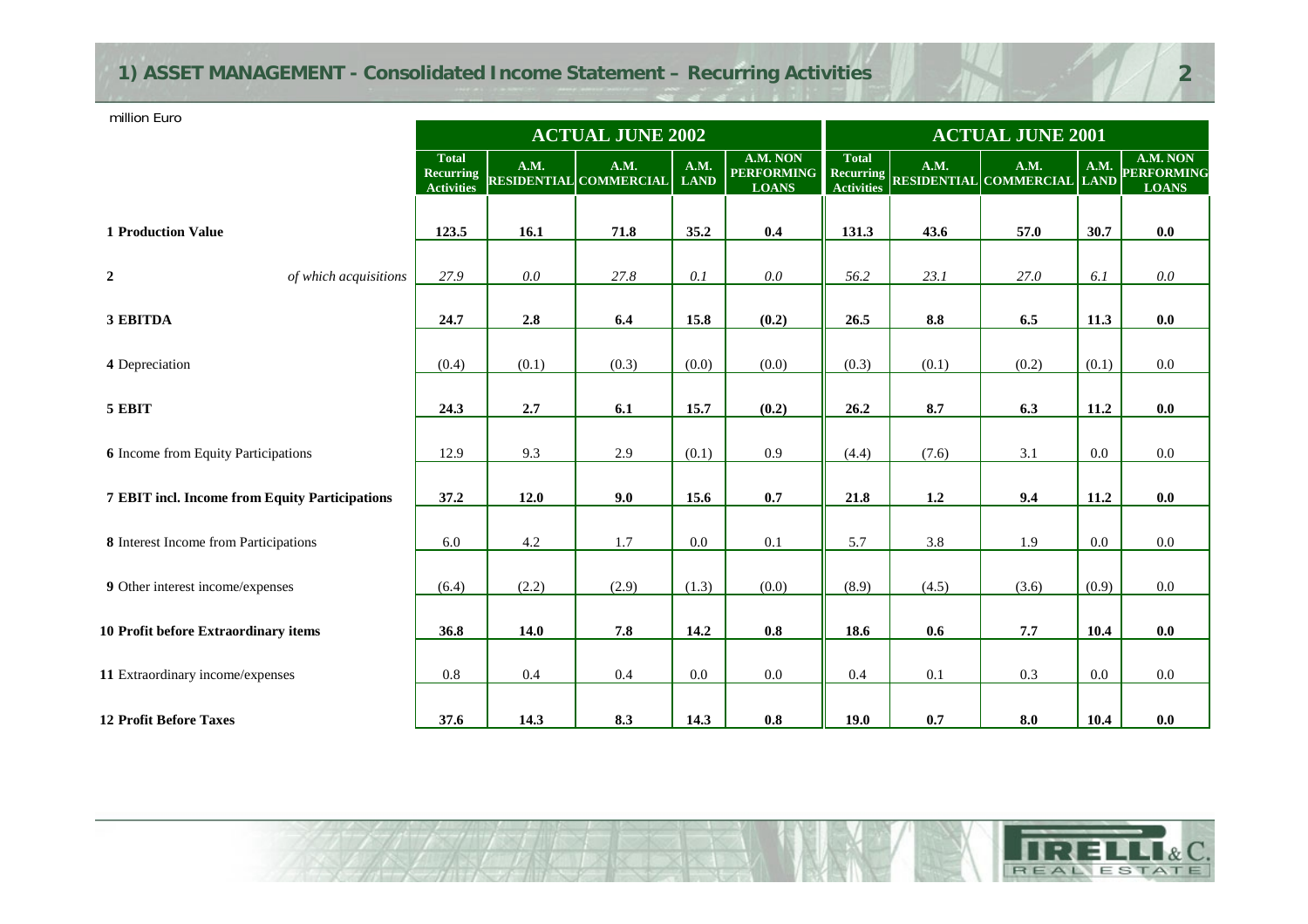### **2) ASSET MANAGEMENT - Managed Activities Income Statement – Recurring Activities**

|                | million Euro                                            | <b>ACTUAL JUNE</b><br>2002                          |                                           |                                        |                                                  | <b>ACTUAL</b><br><b>JUNE 2001</b>                   |
|----------------|---------------------------------------------------------|-----------------------------------------------------|-------------------------------------------|----------------------------------------|--------------------------------------------------|-----------------------------------------------------|
|                |                                                         | <b>TOTAL</b><br><b>MANAGED</b><br><b>ACTIVITIES</b> | <b>Consolidated</b><br><b>Investments</b> | <b>Equity</b><br><b>Participations</b> | <b>Asset</b><br><b>Management</b><br><b>Fees</b> | <b>TOTAL</b><br><b>MANAGED</b><br><b>ACTIVITIES</b> |
| 1              | <b>Production Value</b>                                 | 3,244.2                                             | 110.5                                     | 3,120.7                                | <b>13.0</b>                                      | 301.8                                               |
| $\overline{2}$ | of which acquisitions                                   | 2,859.2                                             | 27.9                                      | 2,831.3                                | 0.0                                              | 70.4                                                |
| 3              | <b>EBITDA</b>                                           | 197.2                                               | 20.2                                      | 172.5                                  | 4.5                                              | 118.4                                               |
| 4              | Depreciation                                            | (6.3)                                               | (0.1)                                     | (5.9)                                  | (0.3)                                            | (5.1)                                               |
| 5.             | <b>EBIT</b>                                             | 191.0                                               | 20.1                                      | 166.6                                  | 4.2                                              | 113.4                                               |
| 6              | Income from Equity Participations                       | $0.0\,$                                             | 0.0                                       | 0.0                                    | 0.0                                              | 0.0                                                 |
| 7              | <b>EBIT including Income from Equity Participations</b> | <b>191.0</b>                                        | 20.1                                      | 166.6                                  | 4.2                                              | 113.4                                               |
| 8              | <b>Interest Income from Participations</b>              | (11.2)                                              | 6.0                                       | (17.2)                                 | 0.0                                              | (10.0)                                              |
| 9              | Other interest income/expenses                          | (65.5)                                              | (6.4)                                     | (59.0)                                 | 0.0                                              | (78.0)                                              |
| 10             | <b>Profit before Extraordinary items</b>                | 114.4                                               | 19.7                                      | 90.4                                   | 4.2                                              | 25.4                                                |
| 11             | Extraordinary income/expenses                           | 0.7                                                 | 0.7                                       | (0.1)                                  | 0.2                                              | (3.4)                                               |
| 12             | <b>Profit Before Taxes</b> (*)                          | 115.1                                               | 20.4                                      | 90.3                                   | 4.4                                              | 22.0                                                |

- **13** Net Income 100% $\%$  38.7
- **14**Income from participations (PRE Stake) 12.9

#### **Other data**

- **15Inventories Book Value 5,559.5 5,559.5 5,186.4 5,186.4**
- **16Inventories Market Value 8,169.8 467.1 7,702.7**

| 0.4500<br>ີ |  |  |  |
|-------------|--|--|--|
|             |  |  |  |

#### **17 (\*) RECONCILIATION WITH CONSOLIDATED PBT**

| -17 | <b>TOTAL PRT</b>                                | 115.1  |
|-----|-------------------------------------------------|--------|
| 18  | <b>PBT</b> of initiatives at 100%               | (90.3) |
| 19  | Net Pro Quota Result of minority participations | 12.9   |
| 20  | <b>Consolidated PBT</b>                         | 37.6   |

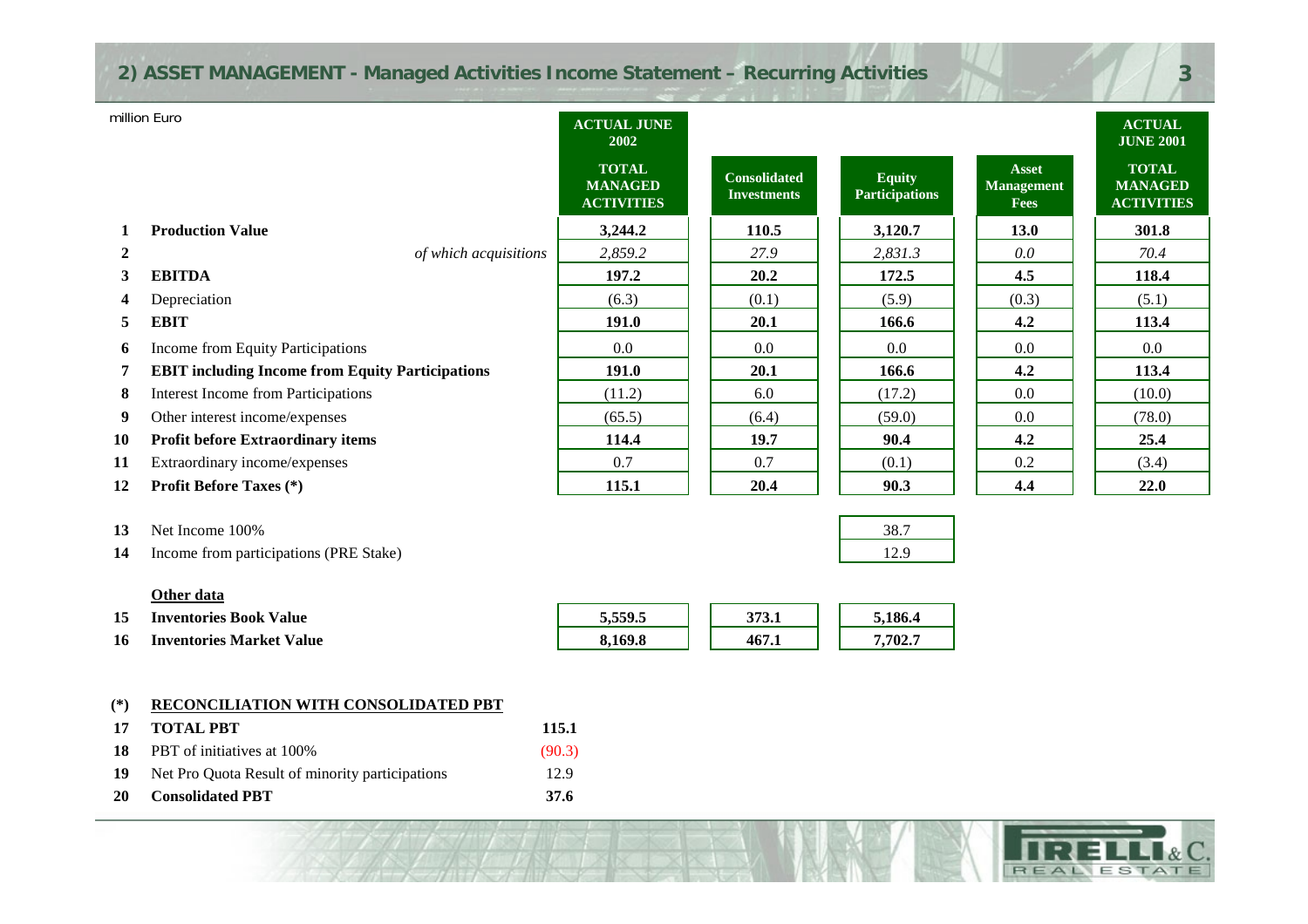|                                                      |                                                       | AM RESIDENTIAL - ACTUAL JUNE 2002 |                                           | AM RESIDENTIAL - ACTUAL JUNE 2001                     |                    |                                                  |  |
|------------------------------------------------------|-------------------------------------------------------|-----------------------------------|-------------------------------------------|-------------------------------------------------------|--------------------|--------------------------------------------------|--|
|                                                      | <b>Total</b><br><b>Recurring</b><br><b>Activities</b> | <b>Investments</b>                | <b>Asset</b><br><b>Management</b><br>Fees | <b>Total</b><br><b>Recurring</b><br><b>Activities</b> | <b>Investments</b> | <b>Asset</b><br><b>Management</b><br><b>Fees</b> |  |
| <b>1 Production Value</b>                            | 16.1                                                  | 13.0                              | 3.1                                       | 43.6                                                  | 40.9               | 2.7                                              |  |
| $\overline{2}$<br>of which acquisitions              | $0.0\,$                                               | 0.0                               | $0.0\,$                                   | 23.1                                                  | 23.1               | $0.0\,$                                          |  |
| 3 EBITDA                                             | 2.8                                                   | 2.3                               | 0.5                                       | 8.8                                                   | 7.7                | 1.1                                              |  |
| 4 Depreciation                                       | (0.1)                                                 | 0.0                               | (0.1)                                     | (0.1)                                                 | (0.0)              | (0.0)                                            |  |
| 5 EBIT                                               | 2.7                                                   | 2.3                               | 0.4                                       | 8.7                                                   | 7.7                | 1.0                                              |  |
| <b>6</b> Income from Equity Participations           | 9.3                                                   | 9.3                               | $0.0\,$                                   | (7.6)                                                 | (7.6)              | $0.0\,$                                          |  |
| <b>7 EBIT incl.Income from Equity Participations</b> | <b>12.0</b>                                           | 11.6                              | 0.4                                       | 1.2                                                   | 0.1                | 1.0                                              |  |
| 8 Interest Income from Participations                | 4.2                                                   | 4.2                               | $0.0\,$                                   | 3.8                                                   | 3.8                | 0.0                                              |  |
| 9 Other interest income/expenses                     | (2.2)                                                 | (2.2)                             | $0.0\,$                                   | (4.5)                                                 | (4.5)              | $0.0\,$                                          |  |
| 10 Profit before Extraordinary items                 | <b>14.0</b>                                           | 13.6                              | 0.4                                       | 0.5                                                   | (0.5)              | 1.0                                              |  |
| 11 Extraordinary income/expenses                     | 0.4                                                   | 0.2                               | 0.2                                       | 0.1                                                   | 0.1                | 0.0                                              |  |
| <b>12 Profit Before Taxes</b>                        | 14.3                                                  | 13.8                              | 0.5                                       | 0.7                                                   | (0.4)              | 1.0                                              |  |

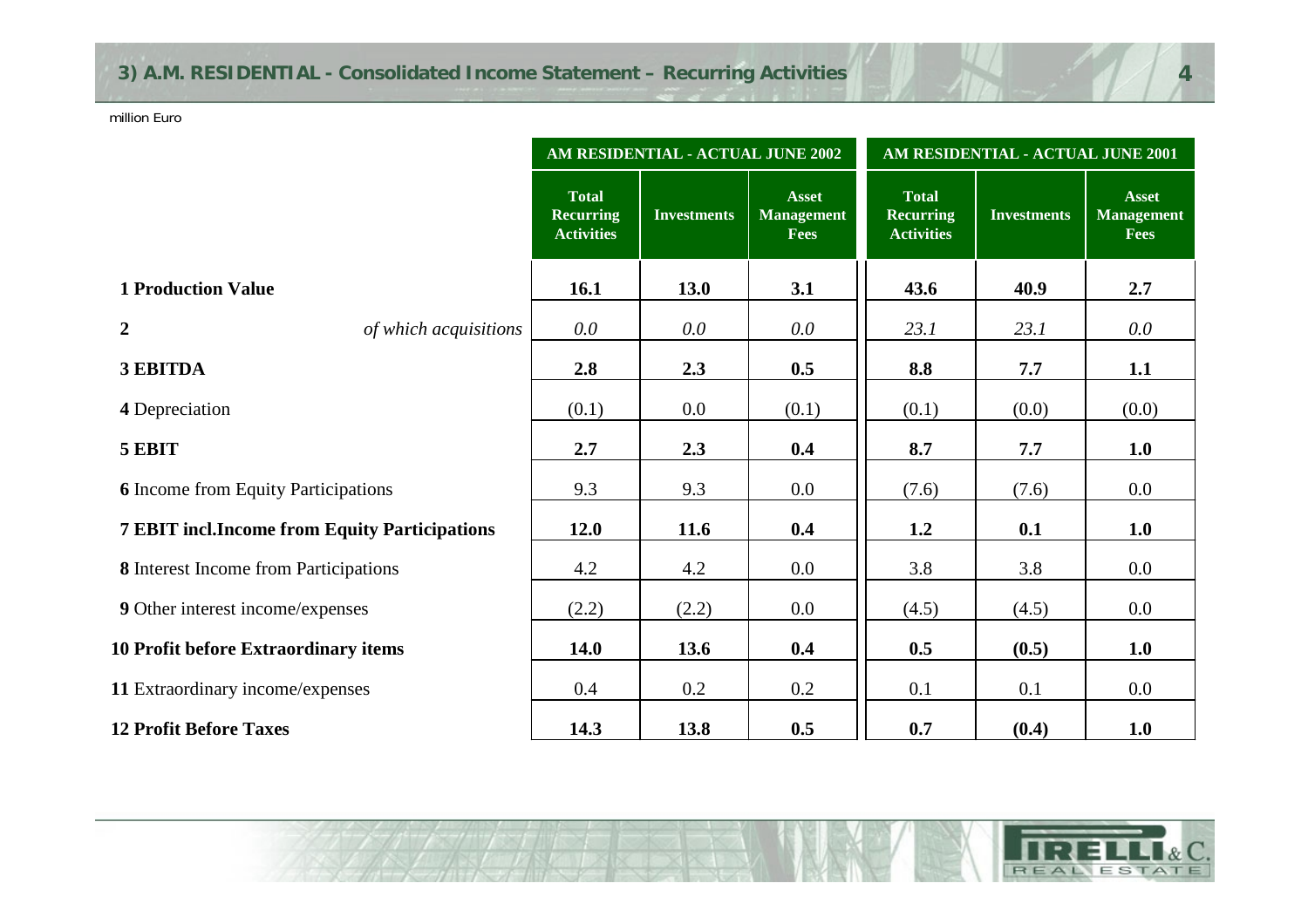### **4) A.M. RESIDENTIAL - Managed Activities Income Statement – Recurring Activities**

| million Euro                                              | <b>ACTUAL JUNE 2002</b>                   |                                           |                                        |                                        | <b>ACTUAL JUNE 2001</b>                   |
|-----------------------------------------------------------|-------------------------------------------|-------------------------------------------|----------------------------------------|----------------------------------------|-------------------------------------------|
|                                                           | <b>TOTAL MANAGED</b><br><b>ACTIVITIES</b> | <b>Consolidated</b><br><b>Investments</b> | <b>Equity</b><br><b>Participations</b> | <b>Asset</b><br><b>Management Fees</b> | <b>TOTAL MANAGED</b><br><b>ACTIVITIES</b> |
| <b>1 Production Value</b>                                 | 938.3                                     | <b>13.0</b>                               | 922.2                                  | 3.1                                    | 109.4                                     |
| $\overline{2}$<br>of which acquisitions                   | 799.8                                     | 0.0                                       | 799.8                                  | 0.0                                    | 37.2                                      |
| 3 EBITDA                                                  | 84.7                                      | 2.3                                       | 81.9                                   | 0.5                                    | 33.7                                      |
| 4 Depreciation                                            | (2.2)                                     | 0.0                                       | (2.1)                                  | (0.1)                                  | (0.3)                                     |
| 5 EBIT                                                    | 82.5                                      | 2.3                                       | 79.8                                   | 0.4                                    | 33.5                                      |
| <b>6</b> Income from Equity Participations                | 0.0                                       | 0.0                                       | 0.0                                    | 0.0                                    | 0.0                                       |
| <b>7 EBIT including Income from Equity Participations</b> | 82.5                                      | 2.4                                       | 79.8                                   | 0.4                                    | 33.5                                      |
| 8 Interest Income from Participations                     | (6.7)                                     | 4.2                                       | (10.9)                                 | 0.0                                    | (5.5)                                     |
| 9 Other interest income/expenses                          | (21.7)                                    | (2.2)                                     | (19.5)                                 | 0.0                                    | (33.8)                                    |
| 10 Profit before Extraordinary items                      | 54.2                                      | 4.4                                       | 49.4                                   | 0.4                                    | (5.8)                                     |
| 11 Extraordinary income/expenses                          | 0.3                                       | 0.2                                       | (0.1)                                  | 0.2                                    | (3.6)                                     |
| 12 Profit Before Taxes (*)                                | 54.4                                      | 4.6                                       | 49.4                                   | 0.5                                    | (9.4)                                     |
| 13 Net Income 100%                                        |                                           |                                           | 25.2                                   |                                        |                                           |

**14** Income from participations (PRE STAKE) 9.3

| Other data                         |         |       |         |
|------------------------------------|---------|-------|---------|
| <b>15 Inventories Book Value</b>   | 1.801.7 | 73.8  | .728.0  |
| <b>16 Inventories Market Value</b> | 2,793.0 | 109.8 | 2.683.2 |

### **(\*) RECONCILIATION WITH CONSOLIDATED PBT**

| <b>17 TOTAL PBT</b>                                | 54.4   |
|----------------------------------------------------|--------|
| <b>18 PBT</b> of initiatives at 100%               | (49.4) |
| 19 Net Pro Quota Result of minority participations | 9.3    |
| 20 Consolidated PBT                                | 14.3   |

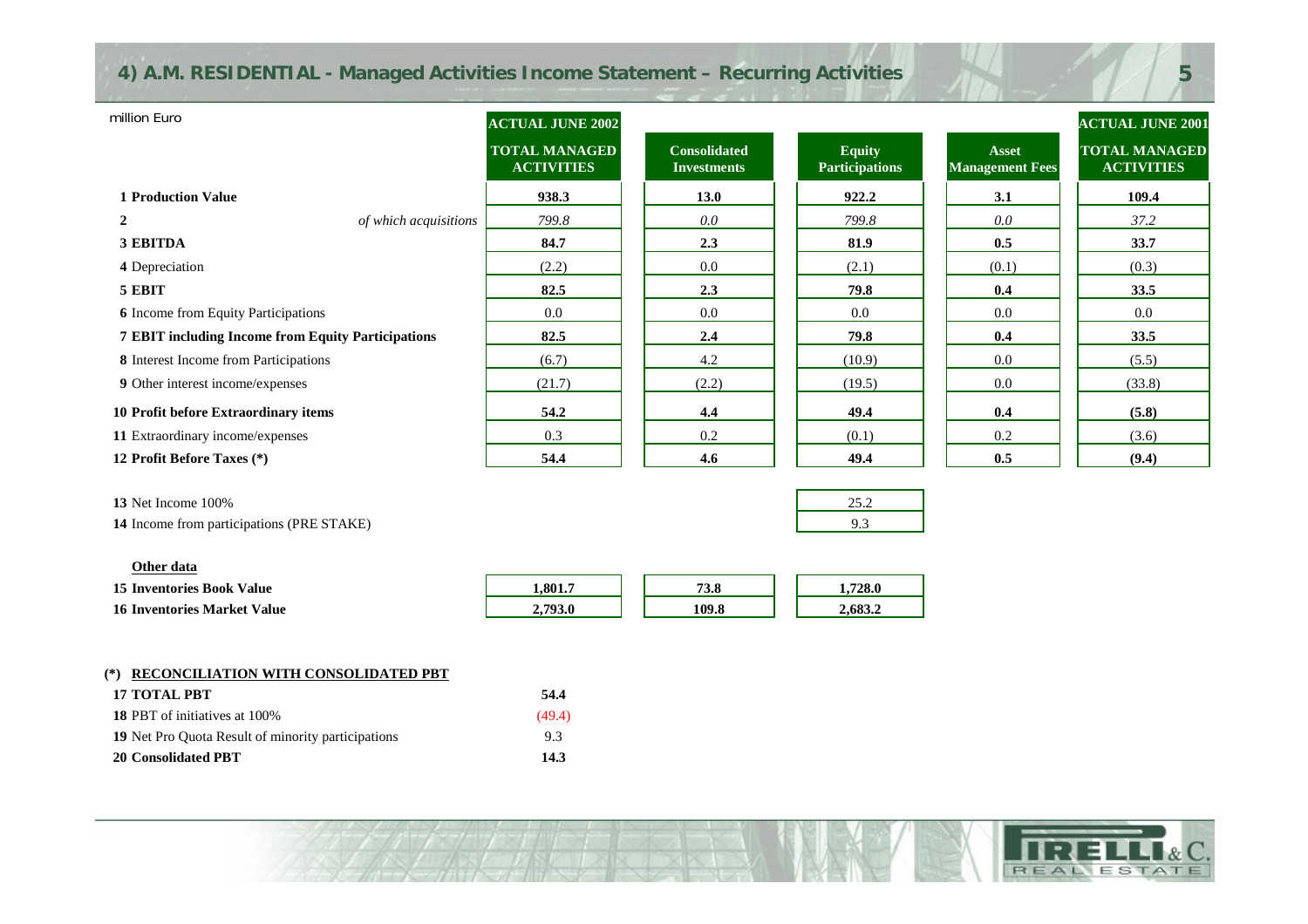# **5) A.M. RESIDENTIAL - Production Value Managed Activities – Recurring Activities**

### million Euro

|                |                                  | <b>ACTUAL JUNE 2002</b>                                            |                                           |                                        |                                                  |
|----------------|----------------------------------|--------------------------------------------------------------------|-------------------------------------------|----------------------------------------|--------------------------------------------------|
|                |                                  | <b>TOTAL PRODUCTION</b><br><b>VALUE MANAGED</b><br><b>ACTIVITY</b> | <b>Consolidated</b><br><b>Investments</b> | <b>Equity</b><br><b>Participations</b> | <b>Asset</b><br><b>Management</b><br><b>Fees</b> |
| 1              | <b>Sales</b>                     | 276.3                                                              | 20.6                                      | 255.7                                  | 0.0                                              |
| 2              | Rental Income                    | 22.3                                                               | 1.4                                       | 20.9                                   | 0.0                                              |
| 3 <sup>1</sup> | <b>Asset Management Fees</b>     | 3.1                                                                | 0.0                                       | 0.0                                    | 3.1                                              |
| 4              | Other income/fees                | 5.3                                                                | 0.6                                       | 4.7                                    | 0.0                                              |
| 5              | <b>TOTAL REVENUES</b>            | 307.0                                                              | 22.6                                      | 281.3                                  | 3.1                                              |
| 6              | Cost of goods sold               | (189.4)                                                            | (18.3)                                    | (171.1)                                | 0.0                                              |
| 7              | Acquisitions (buildings or land) | 799.8                                                              | 0.0                                       | 799.8                                  | 0.0                                              |
| 8              | Other capitalised costs          | 18.1                                                               | 7.4                                       | 10.7                                   | 0.0                                              |
| 9              | Capitalised interest expense     | 0.6                                                                | 0.0                                       | 0.6                                    | 0.0                                              |
| 10             | <b>Revaluation Margins</b>       | 2.2                                                                | 1.3                                       | 0.9                                    | 0.0                                              |
| 11             | <b>CHANGE IN INVENTORIES</b>     | 631.2                                                              | (9.6)                                     | 640.9                                  | 0.0                                              |
| 12             | <b>Production Value</b>          | 938.3                                                              | 13.0                                      | 922.2                                  | 3.1                                              |
|                |                                  |                                                                    |                                           |                                        |                                                  |
| 13             | <b>Gross Capital Gains</b>       | 86.9                                                               | 2.3                                       | 84.6                                   |                                                  |
| 14             | PRE's Share                      | 33.1                                                               | 2.3                                       | 30.8                                   |                                                  |

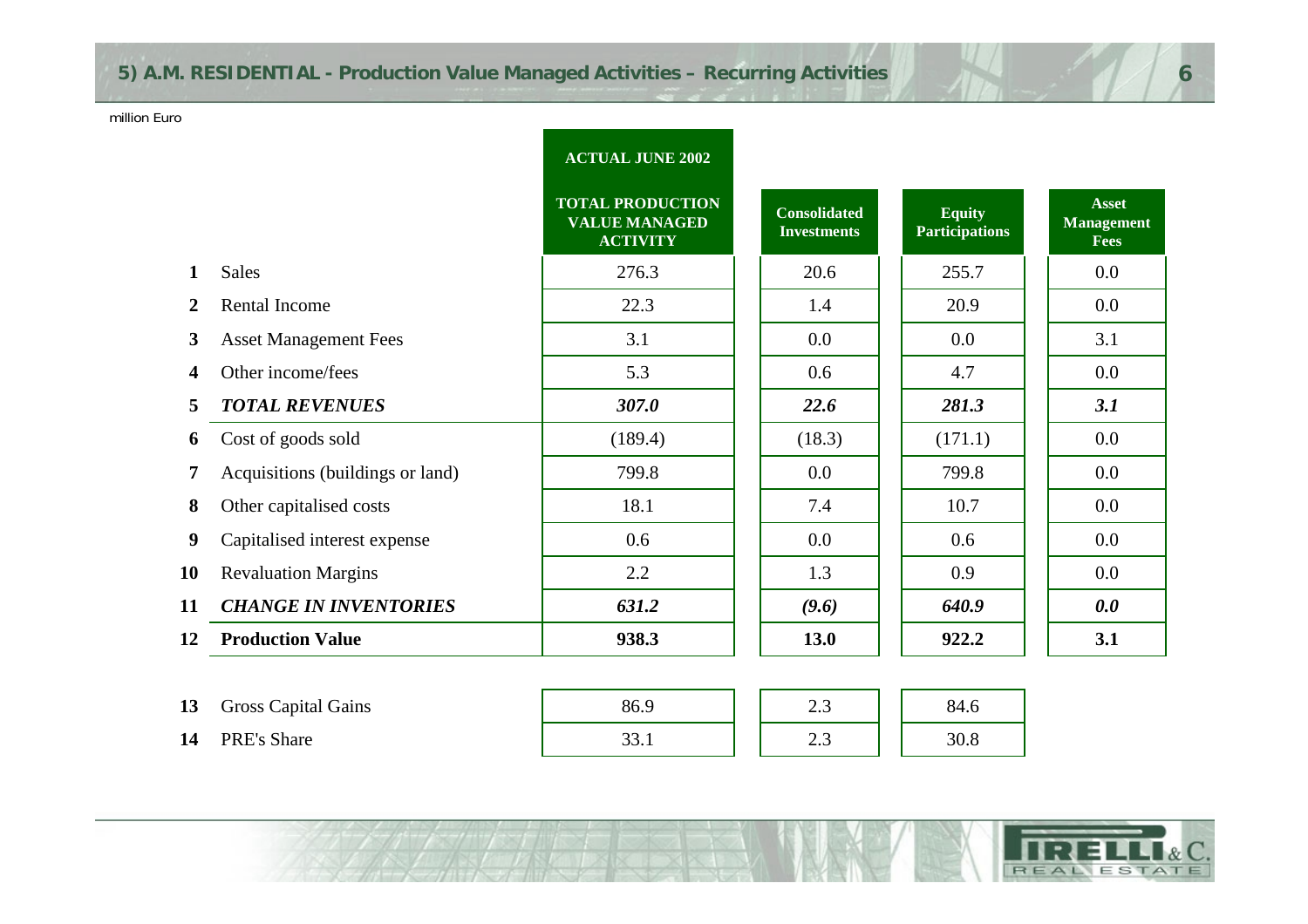# **6) A.M. RESIDENTIAL - Aggregate of Equity Participations (Consolidated by equity) – Recurring Activities**

|                                                    |              | <b>Portfolio</b> |         |                                                    |                          | <b>Development Projects</b> |         |                |                |                                 |                                     |          |
|----------------------------------------------------|--------------|------------------|---------|----------------------------------------------------|--------------------------|-----------------------------|---------|----------------|----------------|---------------------------------|-------------------------------------|----------|
| million Euro                                       | <b>Total</b> | <b>Orione</b>    |         | Ex-<br><b>Ex-Unim Risanamento</b><br><b>Napoli</b> | $Ex-$<br><b>Edilnord</b> | <b>Firenze</b>              | Ex-BDR  | Ex-RAS         | <b>Bicocca</b> | Ex-<br><b>Edilnord</b><br>other | Ex-<br>Edilnord<br><b>Residenza</b> | Gioberti |
|                                                    |              | 6 mo.            | 6 mo.   | 6 mo.                                              | 6 mo.                    | $1$ mo.                     | $1$ mo. | $1$ mo.        | 6 mo.          | 6 mo.                           | 6 mo.                               | 1 mo.    |
| <b>1 Production Value</b>                          | 922.2        | 0.0              | 86.1    | 22.5                                               | 15.8                     | 18.3                        | 193.1   | 540.5          | 2.6            | 3.1                             | 32.0                                | 8.2      |
| $\overline{2}$<br>of which acquisitions            | 799.8        | 0.0              | 0.0     | 0.0                                                | 14.9                     | 18.2                        | 189.3   | 538.4          | 0.0            | 3.1                             | 27.9                                | 8.0      |
| 3 EBITDA                                           | 81.9         | (0.0)            | 62.5    | 16.7                                               | 0.1                      | 0.1                         | 0.4     | 0.9            | 0.2            | (0.1)                           | 1.0                                 | 0.2      |
| 4 Depreciation                                     | (2.1)        | 0.0              | (1.7)   | (0.3)                                              | (0.0)                    | 0.0                         | (0.0)   | (0.1)          | (0.0)          | (0.0)                           | 0.0                                 | 0.0      |
| 5 EBIT                                             | 79.8         | (0.0)            | 60.8    | 16.4                                               | 0.1                      | 0.1                         | 0.4     | 0.8            | 0.2            | (0.1)                           | 1.0                                 | 0.2      |
| <b>6</b> Income from Equity Participations         | 0.0          | 0.0              | 0.0     | $0.0\,$                                            | 0.0                      | 0.0                         | 0.0     | 0.0            | 0.0            | 0.0                             | 0.0                                 | 0.0      |
| 7 Ebit including Income from Equity Participations | 79.8         | (0.0)            | 60.8    | 16.4                                               | 0.1                      | 0.1                         | 0.4     | 0.8            | 0.2            | (0.1)                           | 1.0                                 | 0.2      |
| 8 Interest Income from Participations              | (10.9)       | 0.0              | (8.6)   | (1.8)                                              | $0.0\,$                  | (0.0)                       | $0.0\,$ | (0.4)          | $0.0\,$        | 0.0                             | 0.0                                 | (0.0)    |
| 9 Other interest income/expenses                   | (19.5)       | (0.0)            | (11.6)  | (3.8)                                              | (0.2)                    | (0.1)                       | (0.1)   | (2.2)          | (0.5)          | 0.0                             | (0.7)                               | (0.1)    |
| 10 Profit before Extraordinary items               | 49.4         | (0.0)            | 40.6    | 10.7                                               | (0.1)                    | (0.1)                       | 0.3     | (1.8)          | (0.3)          | (0.1)                           | 0.3                                 | (0.0)    |
| 11 Extraordinary income/expenses                   | (0.1)        | 0.0              | (0.3)   | 0.1                                                | (0.0)                    | 0.0                         | 0.0     | 0.2            | 0.0            | 0.0                             | 0.0                                 | 0.0      |
| <b>12 Profit Before Taxes</b>                      | 49.4         | 0.0              | 40.3    | 10.8                                               | (0.2)                    | (0.1)                       | 0.3     | (1.6)          | (0.3)          | (0.1)                           | 0.3                                 | (0.0)    |
| 13 Income Taxes                                    | (24.2)       | 0.0              | (18.4)  | (4.8)                                              | 0.0                      | 0.0                         | (0.1)   | (0.6)          | (0.0)          | 0.0                             | (0.1)                               | (0.0)    |
| <b>14 Net Income</b>                               | 25.2         | 0.0              | 21.8    | 6.0                                                | (0.2)                    | (0.1)                       | 0.1     | (2.2)          | (0.3)          | (0.1)                           | 0.1                                 | (0.0)    |
|                                                    |              |                  |         |                                                    |                          |                             |         |                |                |                                 |                                     |          |
| 15 Income from participations (PRE Stake)          | 9.3          | $0.0\,$          | 7.9     | 2.0                                                | (0.0)                    | (0.0)                       | 0.0     | (0.5)          | (0.1)          | (0.0)                           | 0.0                                 | (0.0)    |
| 16 Interest on shareholders' loan (PRE Stake)      | 4.2          | 0.0              | 3.3     | 0.7                                                | 0.0                      | 0.0                         | 0.0     | 0.1            | 0.0            | 0.0                             | 0.0                                 | 0.0      |
| 17 INVENTORIES BOOK VALUE                          | 1,728.0      | 0.0              | 677.2   | 191.4                                              | 12.8                     | 18.2                        | 192.5   | 542.5          | 49.9           | 3.1                             | 32.2                                | 8.2      |
| <b>18 INVENTORIES MARKET VALUE</b>                 | 2,683.2      | 0.0              | 1,341.2 | 318.0                                              | 18.2                     | 29.5                        | 266.3   | 600.2          | 59.4           | 3.1                             | 38.5                                | 8.8      |
| <b>19 TOTAL NFP</b>                                | 1,412.0      | 1.0              | 592.4   | 194.4                                              | 3.7                      | 19.6                        | 27.8    | 500.2          | 41.7           | (0.4)                           | 21.9                                | 9.7      |
| 20 NFP VS BANK / OTHER DEBT                        | 1,086.3      | (0.1)            | 403.5   | 143.2                                              | 3.7                      | 15.1                        | 27.8    | 447.7          | 16.2           | (0.4)                           | 21.9                                | 7.6      |
| 21 DEBT VS SHAREHOLDERS                            | 325.7        | 1.2              | 188.9   | 51.2                                               | $0.0\,$                  | 4.4                         | $0.0\,$ | 52.5           | 25.5           | $0.0\,$                         | $0.0\,$                             | 2.0      |
| 22<br>of which PRE                                 | 113.2        | 0.3              | 67.9    | 19.4                                               | 0.0                      | 2.2                         | 0.0     | 15.8           | 6.6            | $0.0\,$                         | $0.0\,$                             | 1.0      |
|                                                    |              |                  |         |                                                    |                          |                             |         |                |                |                                 |                                     |          |
| 23 EQUITY                                          | 102.26       | 0.23             | 54.15   | 13.60                                              | 9.00                     | 0.80                        | 4.60    | 6.80<br>$(**)$ | 1.80           | 3.70                            | 7.50                                | $0.08\,$ |
| 24 Pirelli & C. Real Estate %                      |              | 25%              | 36%     | 38%                                                | 30%                      | 50%                         | 14%     | 25%            | 26%            | 36%                             | 36%                                 | 50%      |

**(\*\*) Share 33% participation to net profit 25%**

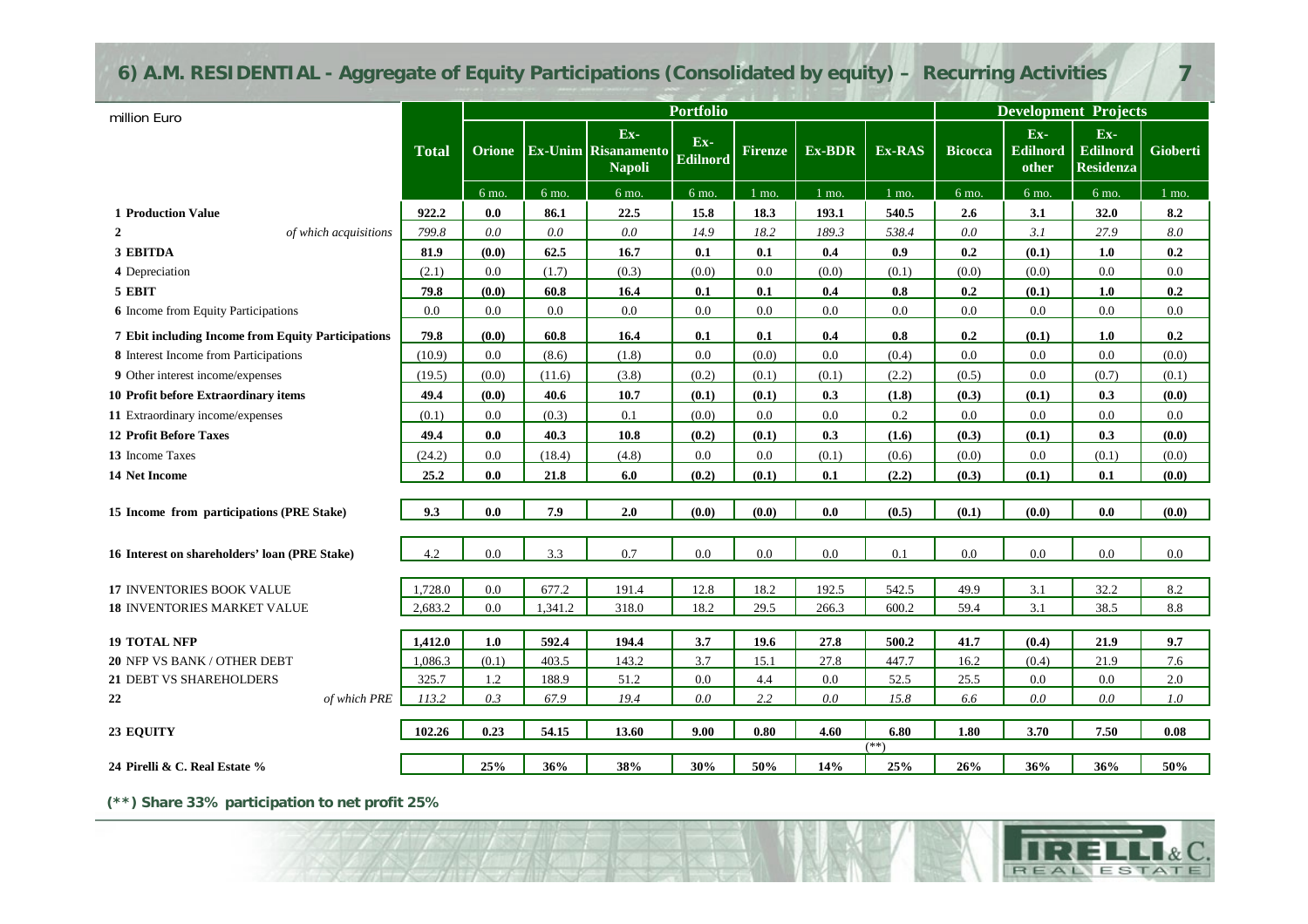# **7) A.M. RESIDENTIAL - Production Value Equity Participations (Consolidated by equity)**

million Euro

|                                    |              |               |         |                                                 | <b>Portfolio</b> |         |         |         |                | <b>Development Projects</b> |                                        |          |
|------------------------------------|--------------|---------------|---------|-------------------------------------------------|------------------|---------|---------|---------|----------------|-----------------------------|----------------------------------------|----------|
|                                    | <b>Total</b> | <b>Orione</b> | Ex-Unim | Ex-<br>Risanamento Ex-Edilnord<br><b>Napoli</b> |                  | Firenze | Ex-BDR  | Ex-RAS  | <b>Bicocca</b> | Ex-Edilnord<br>other        | <b>Ex-Edilnord</b><br><b>Residenza</b> | Gioberti |
| 1 Sales                            | 255.7        | $0.0\,$       | 221.9   | 31.0                                            | 2.8              | $0.0\,$ | 0.0     | 0.0     | $0.0\,$        | 0.0                         | 0.0                                    | 0.0      |
| 2 Rental Income                    | 20.9         | $0.0\,$       | 12.2    | 6.1                                             | 0.0              | 0.1     | 0.6     | 1.9     | $0.0\,$        | $0.0\,$                     | $0.0\,$                                | $0.0\,$  |
| 3 Asset Management Fees            | 0.0          | $0.0\,$       | $0.0\,$ | $0.0\,$                                         | $0.0\,$          | $0.0\,$ | $0.0\,$ | $0.0\,$ | $0.0\,$        | $0.0\,$                     | $0.0\,$                                | $0.0\,$  |
| 4 Other income/fees                | 4.7          | $0.0\,$       | 3.7     | $0.8\,$                                         | $0.2\,$          | $0.0\,$ | $0.0\,$ | 0.0     | 0.0            | 0.0                         | $0.0\,$                                | 0.0      |
| <b>5 TOTAL REVENUES</b>            | 281.3        | 0.0           | 237.8   | 37.9                                            | 3.0              | 0.1     | 0.6     | 1.9     | 0.0            | $0.0\,$                     | $0.0\,$                                | $0.0\,$  |
| 6 Cost of goods sold               | (171.1)      | $0.0\,$       | (153.1) | (15.9)                                          | (2.1)            | $0.0\,$ | $0.0\,$ | 0.0     | $0.0\,$        | $0.0\,$                     | $0.0\,$                                | $0.0\,$  |
| 7 Acquisitions (buildings or land) | 799.8        | $0.0\,$       | $0.0\,$ | 0.0                                             | 14.9             | 18.2    | 189.3   | 538.4   | 0.0            | 3.1                         | 27.9                                   | 8.0      |
| 8 Other capitalised costs          | 10.7         | 0.0           | 1.5     | 0.5                                             | 0.0              | $0.0\,$ | 3.2     | 0.2     | 2.3            | 0.0                         | 3.0                                    | 0.0      |
| 9 Capitalised interest expense     | 0.6          | $0.0\,$       | $0.0\,$ | $0.0\,$                                         | $0.0\,$          | $0.0\,$ | $0.0\,$ | $0.0\,$ | $0.0\,$        | $0.0\,$                     | $0.4\,$                                | $0.2\,$  |
| 10 Revaluation Margins             | 0.9          | 0.0           | 0.0     | $0.0\,$                                         | $0.0\,$          | $0.0\,$ | 0.0     | 0.0     | 0.3            | $0.0\,$                     | 0.6                                    | $0.0\,$  |
| <b>11 CHANGE IN INVENTORIES</b>    | 640.9        | 0.0           | (151.7) | (15.4)                                          | 12.8             | 18.2    | 192.5   | 538.5   | 2.6            | 3.1                         | 32.0                                   | 8.2      |
| <b>12 Production Value</b>         | 922.2        | 0.0           | 86.1    | 22.5                                            | 15.8             | 18.3    | 193.1   | 540.5   | 2.6            | 3.1                         | 32.0                                   | 8.2      |
|                                    |              |               |         |                                                 |                  |         |         |         |                |                             |                                        |          |
| 13 Gross Capital Gains             | 84.6         | $0.0\,$       | 68.8    | 15.2                                            | 0.7              | $0.0\,$ | 0.0     | $0.0\,$ | $0.0\,$        | $0.0\,$                     | $0.0\,$                                | $0.0\,$  |
| 14 PRE's Share                     | 30.8         | 0.0           | 24.8    | 5.8                                             | 0.2              | 0.0     | 0.0     | 0.0     | 0.0            | 0.0                         | 0.0                                    | 0.0      |

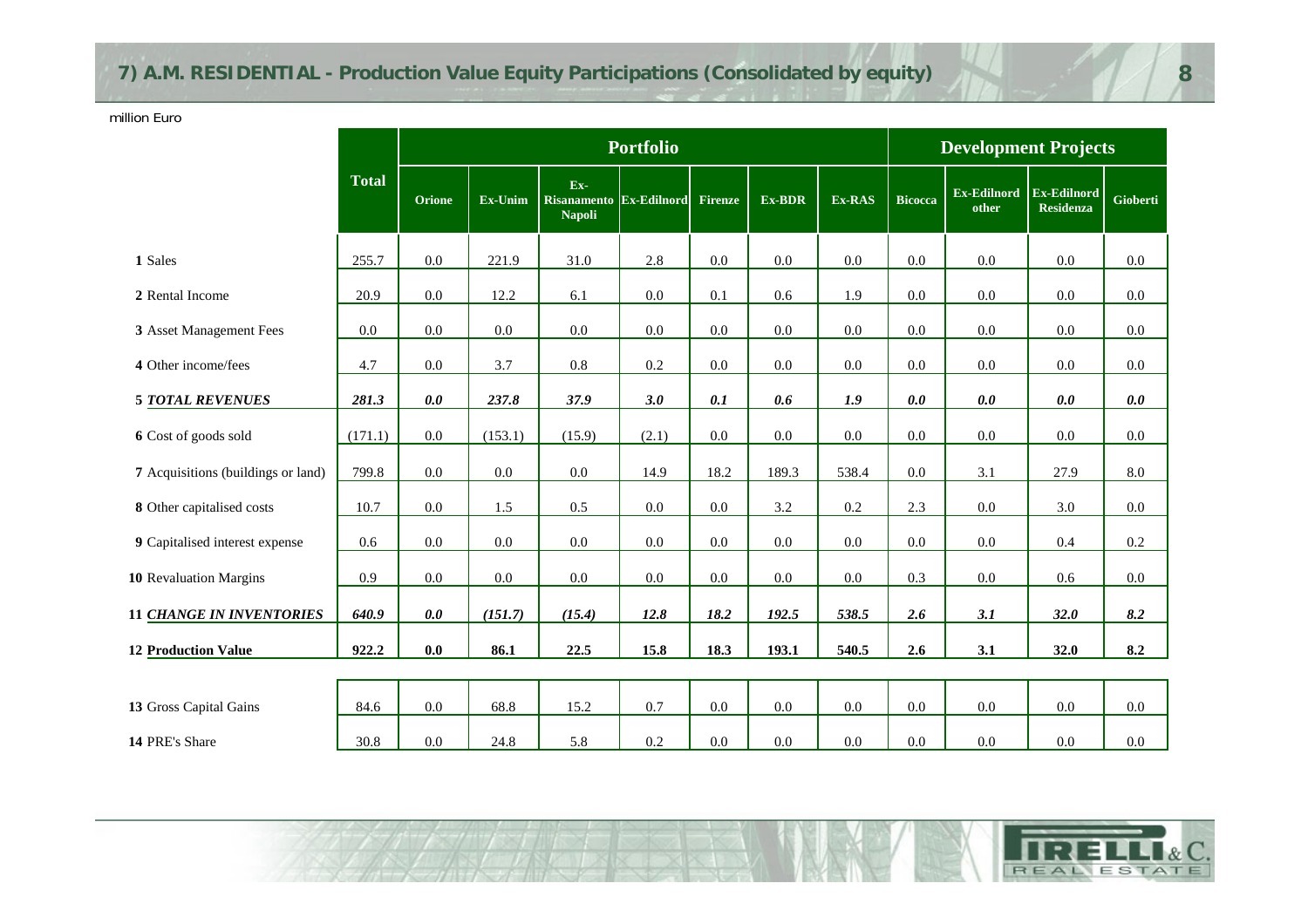# **8) A.M. COMMERCIAL -Consolidated Income Statement – Recurring Activities**

million Euro

|                                                       |                                                       | 2002  | AM COMMERCIAL - ACTUAL JUNE                           | AM COMMERCIAL - ACTUAL JUNE<br>2001                   |       |                                                         |  |
|-------------------------------------------------------|-------------------------------------------------------|-------|-------------------------------------------------------|-------------------------------------------------------|-------|---------------------------------------------------------|--|
|                                                       | <b>Total</b><br><b>Recurring</b><br><b>Activities</b> |       | <b>Asset</b><br><b>Investments Management</b><br>Fees | <b>Total</b><br><b>Recurring</b><br><b>Activities</b> |       | <b>Asset</b><br><b>Investments   Management</b><br>Fees |  |
| <b>1 Production Value</b>                             | 71.8                                                  | 63.4  | 8.4                                                   | 57.0                                                  | 54.1  | 2.9                                                     |  |
| $\overline{2}$<br>of which acquisitions               | 27.8                                                  | 27.8  | $0.0\,$                                               | 27.0                                                  | 27.0  | $0.0\,$                                                 |  |
| 3 EBITDA                                              | 6.4                                                   | 2.6   | 3.8                                                   | 6.5                                                   | 6.3   | 0.2                                                     |  |
| 4 Depreciation                                        | (0.3)                                                 | (0.1) | (0.2)                                                 | (0.2)                                                 | (0.1) | (0.1)                                                   |  |
| 5 EBIT                                                | 6.1                                                   | 2.5   | 3.6                                                   | 6.3                                                   | 6.1   | 0.1                                                     |  |
| <b>6</b> Income from Equity Participations            | 2.9                                                   | 2.9   | 0.0                                                   | 3.1                                                   | 3.1   | $0.0\,$                                                 |  |
| <b>7 EBIT incl. Income from Equity Participations</b> | 9.0                                                   | 5.4   | 3.6                                                   | 9.4                                                   | 9.3   | 0.1                                                     |  |
| 8 Interest Income from Participations                 | 1.7                                                   | 1.7   | 0.0                                                   | 1.9                                                   | 1.9   | $0.0\,$                                                 |  |
| 9 Other interest income/expenses                      | (2.9)                                                 | (2.9) | $0.0\,$                                               | (3.6)                                                 | (3.6) | $0.0\,$                                                 |  |
| 10 Profit before Extraordinary items                  | 7.8                                                   | 4.2   | 3.6                                                   | 7.7                                                   | 7.6   | 0.1                                                     |  |
| 11 Extraordinary income/expenses                      | 0.4                                                   | 0.4   | 0.0                                                   | 0.3                                                   | 0.3   | 0.0                                                     |  |
| <b>12 Profit Before Taxes</b>                         | 8.3                                                   | 4.7   | 3.6                                                   | 8.0                                                   | 7.8   | 0.1                                                     |  |

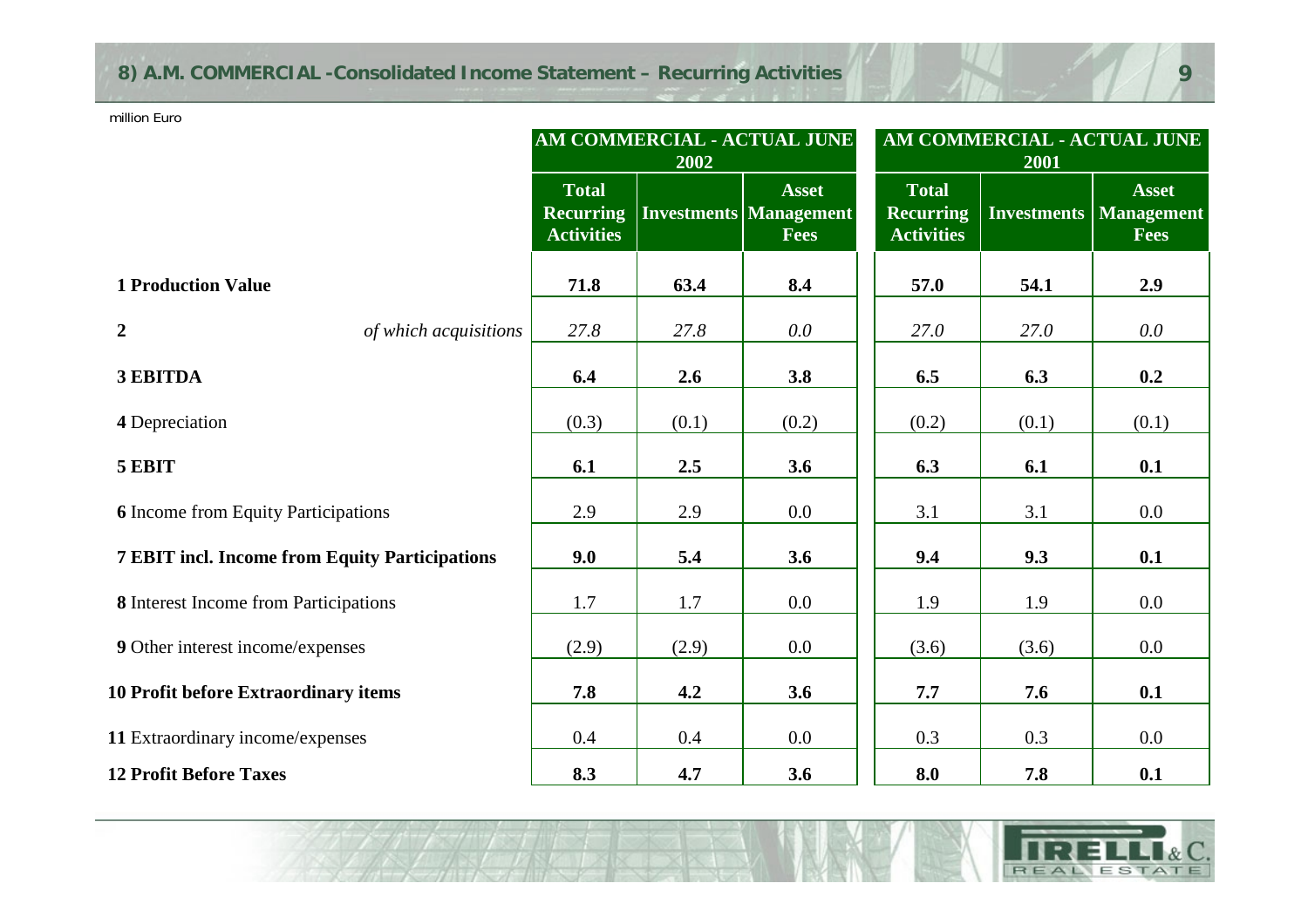### **9) A.M. COMMERCIAL - Managed Activities Income Statement – Recurring Activities**

| million Euro                                              | <b>ACTUAL JUNE</b><br>2002                |                                           |                                        |                                           | <b>ACTUAL JUNE</b><br>2001                |
|-----------------------------------------------------------|-------------------------------------------|-------------------------------------------|----------------------------------------|-------------------------------------------|-------------------------------------------|
|                                                           | <b>TOTAL MANAGED</b><br><b>ACTIVITIES</b> | <b>Consolidated</b><br><b>Investments</b> | <b>Equity</b><br><b>Participations</b> | Asset<br><b>Management</b><br><b>Fees</b> | <b>TOTAL MANAGED</b><br><b>ACTIVITIES</b> |
| <b>1 Production Value</b>                                 | 2,194.7                                   | 63.4                                      | 2,123.0                                | 8.4                                       | 161.7                                     |
| of which acquisitions<br>2                                | 1,991.8                                   | 27.8                                      | 1,964.0                                | 0.0                                       | 27.0                                      |
| 3 EBITDA                                                  | 92.9                                      | 2.6                                       | 86.5                                   | 3.8                                       | 73.4                                      |
| 4 Depreciation                                            | (4.0)                                     | (0.1)                                     | (3.7)                                  | (0.2)                                     | (4.8)                                     |
| 5 EBIT                                                    | 88.9                                      | 2.5                                       | 82.8                                   | 3.6                                       | 68.6                                      |
| <b>6</b> Income from Equity Participations                | $0.0\,$                                   | 0.0                                       | 0.0                                    | 0.0                                       | $0.0\,$                                   |
| <b>7 EBIT including Income from Equity Participations</b> | 88.9                                      | 2.5                                       | 82.8                                   | 3.6                                       | 68.6                                      |
| 8 Interest Income from Participations                     | (4.5)                                     | 1.7                                       | (6.2)                                  | 0.0                                       | (4.4)                                     |
| <b>9</b> Other interest income/expenses                   | (40.6)                                    | (2.9)                                     | (37.8)                                 | 0.0                                       | (43.4)                                    |
| 10 Profit before Extraordinary items                      | 43.8                                      | 1.4                                       | 38.8                                   | 3.6                                       | 20.8                                      |
| 11 Extraordinary income/expenses                          | 0.4                                       | 0.4                                       | (0.1)                                  | 0.0                                       | 0.2                                       |
| 12 Profit Before Taxes (*)                                | 44.2                                      | 1.8                                       | 38.8                                   | 3.6                                       | 21.0                                      |
|                                                           |                                           |                                           |                                        |                                           |                                           |

**13** Net Income 100%% and  $\sim$  12.1

**14** Income from participations (PRE Stake) 2.9

| Other data |
|------------|
|------------|

| <b>15 Inventories Book Value</b>   | 3,541   | 172.4 | 3,369.1 |
|------------------------------------|---------|-------|---------|
| <b>16 Inventories Market Value</b> | 5.080.7 | 186.7 | l.894.0 |

### **(\*) RECONCILIATION WITH CONSOLIDATED PBT**

| 17 TOTAL PBT                                       | 44.2   |
|----------------------------------------------------|--------|
| <b>18 PBT</b> of initiatives at 100%               | (38.8) |
| 19 Net Pro Quota Result of minority participations | 29     |
| 20 Consolidated PBT                                | 83     |

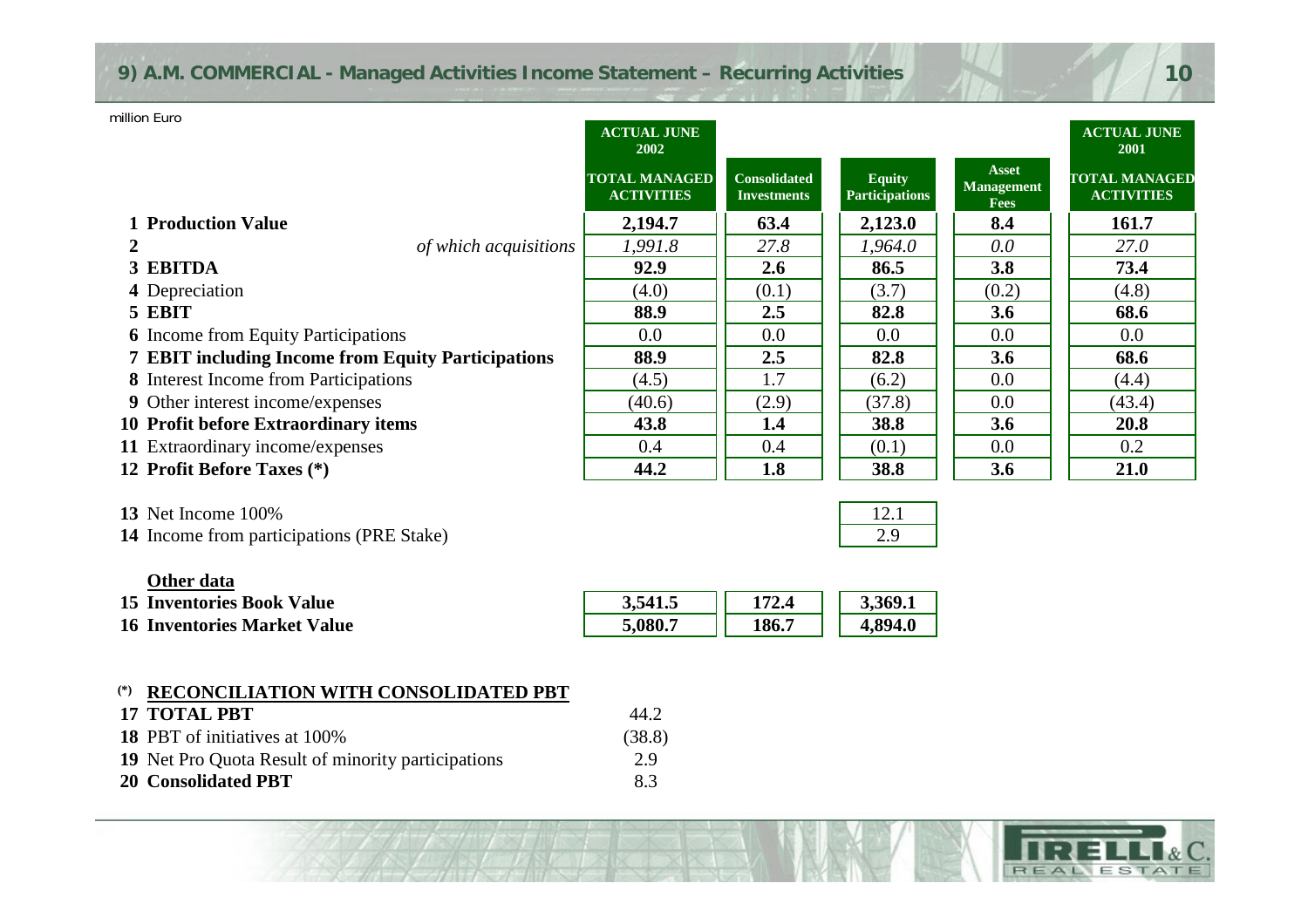# **10) A.M. COMMERCIAL - Production Value Managed Activities – Recurring Activities**

million Euro

| <b>TOTAL</b><br><b>PRODUCTION</b><br><b>VALUE MANAGED</b><br><b>ACTIVITIES</b> | <b>CONSOLIDATED</b><br><b>INVESTMENTS</b> | <b>EQUITY</b><br><b>PARTICIPATIONS</b> | <b>ASSET</b><br><b>MANAGEMENT</b><br><b>FEES</b> |
|--------------------------------------------------------------------------------|-------------------------------------------|----------------------------------------|--------------------------------------------------|
| 166.6                                                                          | 4.3                                       | 162.3                                  | 0.0                                              |
| 63.6                                                                           | 0.0                                       | 63.6                                   | 0.0                                              |
| 8.4                                                                            | 0.0                                       | 0.0                                    | 8.4                                              |
| 6.0                                                                            | 0.4                                       | 5.7                                    | 0.0                                              |
| 244.6                                                                          | 4.6                                       | 231.6                                  | 8.4                                              |
| (105.8)                                                                        | (4.3)                                     | (101.5)                                | 0.0                                              |
| 1,991.8                                                                        | 27.8                                      | 1,964.0                                | 0.0                                              |
| 56.9                                                                           | 31.0                                      | 26.0                                   | 0.0                                              |
| 2.6                                                                            | 1.6                                       | 1.1                                    | 0.0                                              |
| 4.6                                                                            | 2.7                                       | 1.9                                    | 0.0                                              |
| 1,950.1                                                                        | 58.7                                      | 1,891.4                                | 0.0                                              |
| 2,194.7                                                                        | 63.4                                      | 2,123.0                                | 8.4                                              |
|                                                                                |                                           |                                        |                                                  |
| 60.7                                                                           | 0.0                                       | 60.7                                   |                                                  |
|                                                                                |                                           |                                        |                                                  |



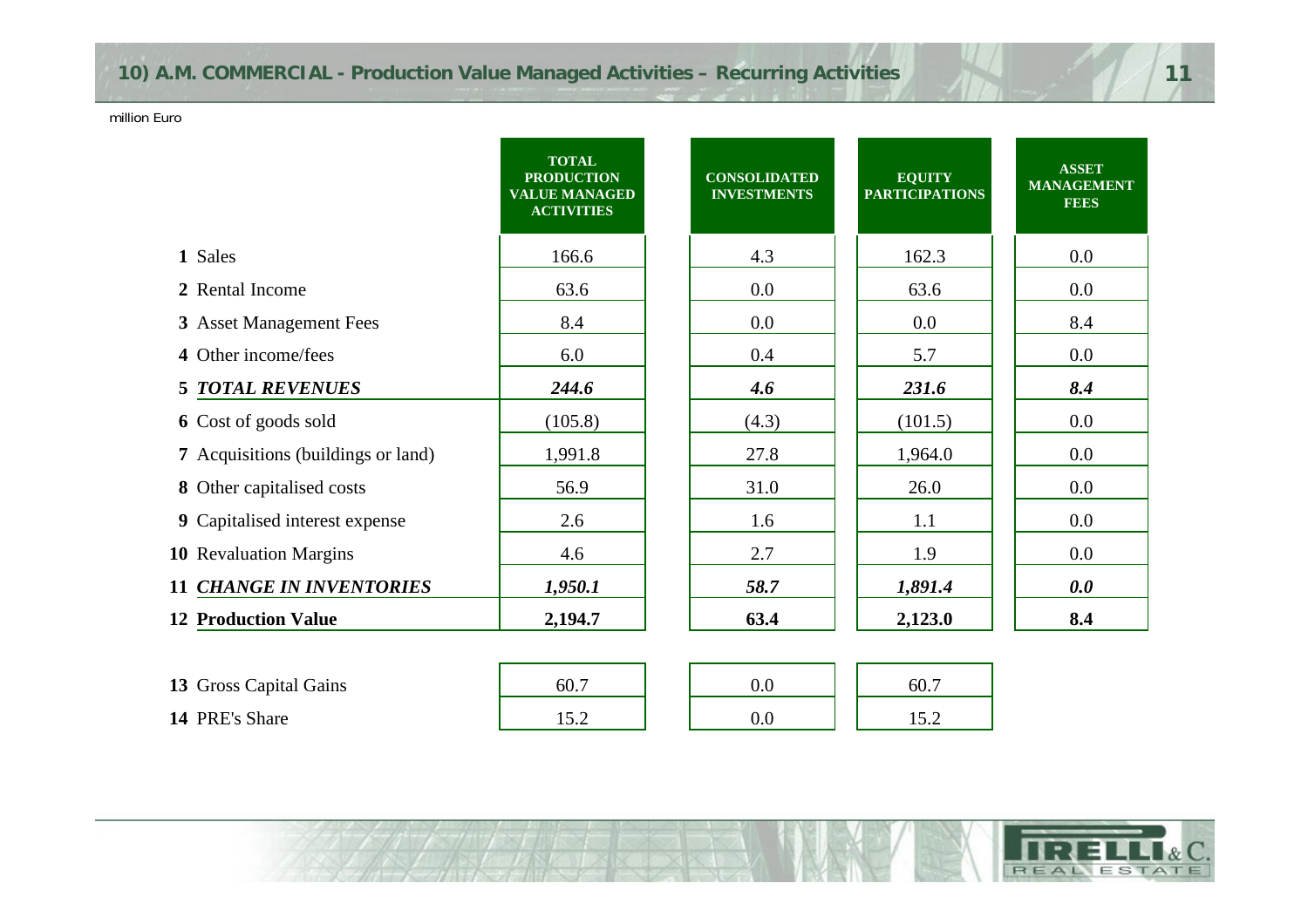### **11) A.M. COMMERCIAL - Aggregate of Equity Participations (Consolidated by equity) – Recurring Activities 12**

| million Euro                                       |              |                            |                                             |                           | <b>Portfolio</b> |                    |        |         |            | <b>Development Projects</b>        |                              |                             |                            |                                     | <b>Other</b>               |
|----------------------------------------------------|--------------|----------------------------|---------------------------------------------|---------------------------|------------------|--------------------|--------|---------|------------|------------------------------------|------------------------------|-----------------------------|----------------------------|-------------------------------------|----------------------------|
|                                                    | <b>Total</b> | <b>Offices Ex-</b><br>Unim | <b>Offices</b><br>prime<br><b>locations</b> | <b>Retail Ex-</b><br>Unim |                  | $Ex-RCS$ $Ex-TORO$ | Ex-BDR | Ex-RAS  | <b>USA</b> | <b>Multisala</b><br><b>Bicocca</b> | <b>Bicocca</b><br>University | <b>Multisala</b><br>Lainate | $Ex-$<br><b>Tecnocittà</b> | $Ex-$<br>Edilnord<br><b>Offices</b> | <b>Sporting</b><br>Invest. |
|                                                    |              | 6 mo.                      | 6 mo.                                       | 6 mo.                     | 6 mo.            | 3 mo.              | 1 mo.  | 1 mo.   | 6 mo.      | 6 mo.                              | 6 mo.                        | 6 mo.                       | 6 mo.                      | 6 mo.                               | 6 mo.                      |
| <b>1 Production Value</b>                          | 2,123.0      | 159.9                      | 4.3                                         | 8.8                       | 8.7              | 242.0              | 370.7  | 1,190.5 | 11.4       | 0.9                                | (0.1)                        | 0.5                         | 0.1                        | 85.0                                | 40.3                       |
| of which acquisitions                              | 1,964.0      | 60.5                       | 0.0                                         | 0.0                       | $0.0\,$          | 239.8              | 364.0  | 1,184.9 | 0.0        | 0.0                                | 0.0                          | 0.0                         | 0.0                        | 74.4                                | 40.3                       |
| <b>3 EBITDA</b>                                    | 86.5         | 63.6                       | 1.2                                         | 2.8                       | 5.4              | 1.5                | 1.5    | 3.2     | 4.8        | 0.3                                | (0.0)                        | 0.1                         | (0.1)                      | 2.2                                 | 0.0                        |
| 4 Depreciation                                     | (3.7)        | (0.7)                      | (0.0)                                       | (0.1)                     | (1.8)            | (0.3)              | (0.3)  | (0.5)   | (0.0)      | 0.0                                | 0.0                          | (0.0)                       | (0.0)                      | (0.0)                               | 0.0                        |
| 5 EBIT                                             | 82.8         | 62.8                       | 1.2                                         | 2.7                       | 3.6              | 1.2                | 1.3    | 2.7     | 4.8        | 0.3                                | (0.0)                        | 0.1                         | (0.1)                      | 2.2                                 | 0.0                        |
| <b>6</b> Income from Equity Participations         | 0.0          | 0.0                        | 0.0                                         | 0.0                       | 0.0              | 0.0                | 0.0    | 0.0     | 0.0        | 0.0                                | 0.0                          | 0.0                         | 0.0                        | 0.0                                 | 0.0                        |
| <b>EBIT</b> incl Income from Equity                |              |                            |                                             |                           |                  |                    |        |         |            |                                    |                              |                             |                            |                                     |                            |
| <b>7 Participations</b>                            | 82.8         | 62.8                       | 1.2                                         | 2.7                       | 3.6              | 1.2                | 1.3    | 2.7     | 4.8        | 0.3                                | (0.0)                        | 0.1                         | (0.1)                      | 2.2                                 | 0.0                        |
| 8 Interest Income from Participations              | (6.2)        | (2.1)                      | 0.0                                         | (1.9)                     | (0.7)            | 0.0                | (0.4)  | (0.3)   | (0.3)      | (0.3)                              | 0.0                          | (0.2)                       | (0.1)                      | 0.0                                 | 0.0                        |
| 9 Other interest income/expenses                   | (37.8)       | (16.6)                     | (2.5)                                       | (3.7)                     | (1.9)            | (3.2)              | (0.0)  | (4.5)   | (3.2)      | (0.3)                              | (0.0)                        | 0.0                         | (0.2)                      | (1.7)                               | 0.0                        |
| 10 Profit before Extraordinary items               | 38.8         | 44.2                       | (1.3)                                       | (3.0)                     | 1.1              | (2.0)              | 0.8    | (2.2)   | 1.4        | (0.3)                              | (0.1)                        | (0.0)                       | (0.3)                      | 0.5                                 | 0.0                        |
| 11 Extraordinary income/expenses                   | (0.1)        | (0.1)                      | 0.0                                         | (0.1)                     | 0.0              | 0.1                | 0.0    | 0.0     | 0.0        | 0.0                                | 0.0                          | 0.0                         | 0.0                        | 0.0                                 | 0.0                        |
| <b>12 Profit Before Taxes</b>                      | 38.8         | 44.1                       | (1.3)                                       | (3.0)                     | 1.1              | (1.9)              | 0.8    | (2.2)   | 1.4        | (0.3)                              | (0.1)                        | (0.0)                       | (0.3)                      | 0.5                                 | 0.0                        |
| 13 Income Taxes                                    | (26.7)       | (24.2)                     | (0.1)                                       | 0.8                       | (1.0)            | (0.1)              | (0.6)  | (1.4)   | 0.0        | (0.0)                              | 0.0                          | (0.0)                       | 0.0                        | (0.3)                               | 0.0                        |
| <b>14 Net Income</b>                               | 12.1         | 20.0                       | (1.3)                                       | (2.3)                     | 0.1              | (1.9)              | 0.2    | (3.6)   | 1.4        | (0.3)                              | (0.1)                        | (0.0)                       | (0.3)                      | 0.2                                 | 0.0                        |
| <b>Income from participation (PRE</b><br>15 Stake) | 2.9          | 5.0                        | (0.2)                                       | (0.6)                     | 0.0              | (0.5)              | 0.0    | (1.0)   | 0.1        | (0.1)                              | (0.0)                        | (0.0)                       | (0.1)                      | 0.1                                 | 0.0                        |
|                                                    |              |                            |                                             |                           |                  |                    |        |         |            |                                    |                              |                             |                            |                                     |                            |
| Interest on shareholders' loan                     |              |                            |                                             |                           |                  |                    |        |         |            |                                    |                              |                             |                            |                                     |                            |
| 16 (PRE stake)                                     | 1.7          | 0.5                        | 0.0                                         | 0.5                       | 0.2              | 0.0                | 0.0    | 0.2     | 0.0        | 0.1                                | 0.0                          | 0.2                         | 0.0                        | 0.0                                 | 0.0                        |
|                                                    |              |                            |                                             |                           | (f#)             |                    |        |         |            |                                    |                              |                             |                            |                                     |                            |
| <b>17 INVENTORIES BOOK VALUE</b>                   | 3.369.1      | 872.6                      | 128.5                                       | 158.9                     | 144.4            | 243.5              | 369.2  | 1.193.6 | 81.0       | 26.5                               | 10.6                         | 6.7                         | 8.3                        | 85.0                                | 40.3                       |
| <b>18 INVENTORIES MARKET VALUE</b>                 | 4.894.0      | 1,706.7                    | 225.1                                       | 332.2                     | 202.3            | 297.9              | 462.8  | 1,390.9 | 81.0       | 26.6                               | 11.6                         | 8.5                         | 10.8                       | 92.2                                | 45.5                       |
|                                                    |              |                            |                                             |                           |                  |                    |        |         |            |                                    |                              |                             |                            |                                     |                            |
| <b>19 TOTAL NFP</b>                                | 2,725.3      | 730.2                      | 115.4                                       | 177.0                     | 131.5            | 243.6              | 63.1   | 1,097.2 | 65.8       | 24.2                               | 8.9                          | 6.3                         | 9.3                        | 52.8                                | 0.0                        |
| 20 NFP VS BANK / OTHER DEBT                        | 2,444.6      | 670.1                      | 113.5                                       | 128.2                     | 108.5            | 241.2              | 62.2   | 982.8   | 57.7       | 13.1                               | 8.9                          | (0.5)                       | 6.1                        | 52.8                                | 0.0                        |
| 21 DEBT VS SHAREHOLDERS                            | 280.7        | 60.1                       | 1.9                                         | 48.8                      | 23.0             | 2.4                | 1.0    | 114.4   | 8.0        | 11.0                               | 0.0                          | 6.8                         | 3.2                        | 0.0                                 | 0.0                        |
| 22<br>of which PRE                                 | 81.7         | 15.0                       | 0.0                                         | 12.2                      | 6.3              | 0.6                | 0.236  | 34.4    | 0.8        | 4.6                                | 0.0                          | 6.8                         | 0.7                        | 0.0                                 | 0.0                        |
|                                                    | 246.6        | 54.6                       | 11.6                                        | 0.8                       | 10.8             | (2.4)              | 60.8   | 15.7    | 20.9       | 1.3                                | 0.4                          | $\mathbf{0}$                | 0.4                        | 35.2                                | 36.5                       |
| <b>23 EQUITY</b>                                   |              |                            |                                             |                           | $(*)$            |                    | $(*)$  | $(*)$   |            |                                    |                              |                             |                            |                                     |                            |
| 24 Pirelli & C. Real Estate %                      |              | 25%                        | 13%                                         | 25%                       | 23.7%            | 25%                | 21%    | 25%     | 10%        | 33%                                | 26%                          | 25%                         | 23%                        | 36%                                 | 30%                        |

**24 Pirelli & C. Real Estate %**

(\*) Utilisation of a financial holding company results in a PRE's share of Net Income differing from the indicated % due to the presence of other shareholders in the vehicles which own the property.

**(#) The residual inventory from RCS has been classified as a fixed asset and depreciated.**

**(\*\*) Share 33% Participation to net profit 25%**

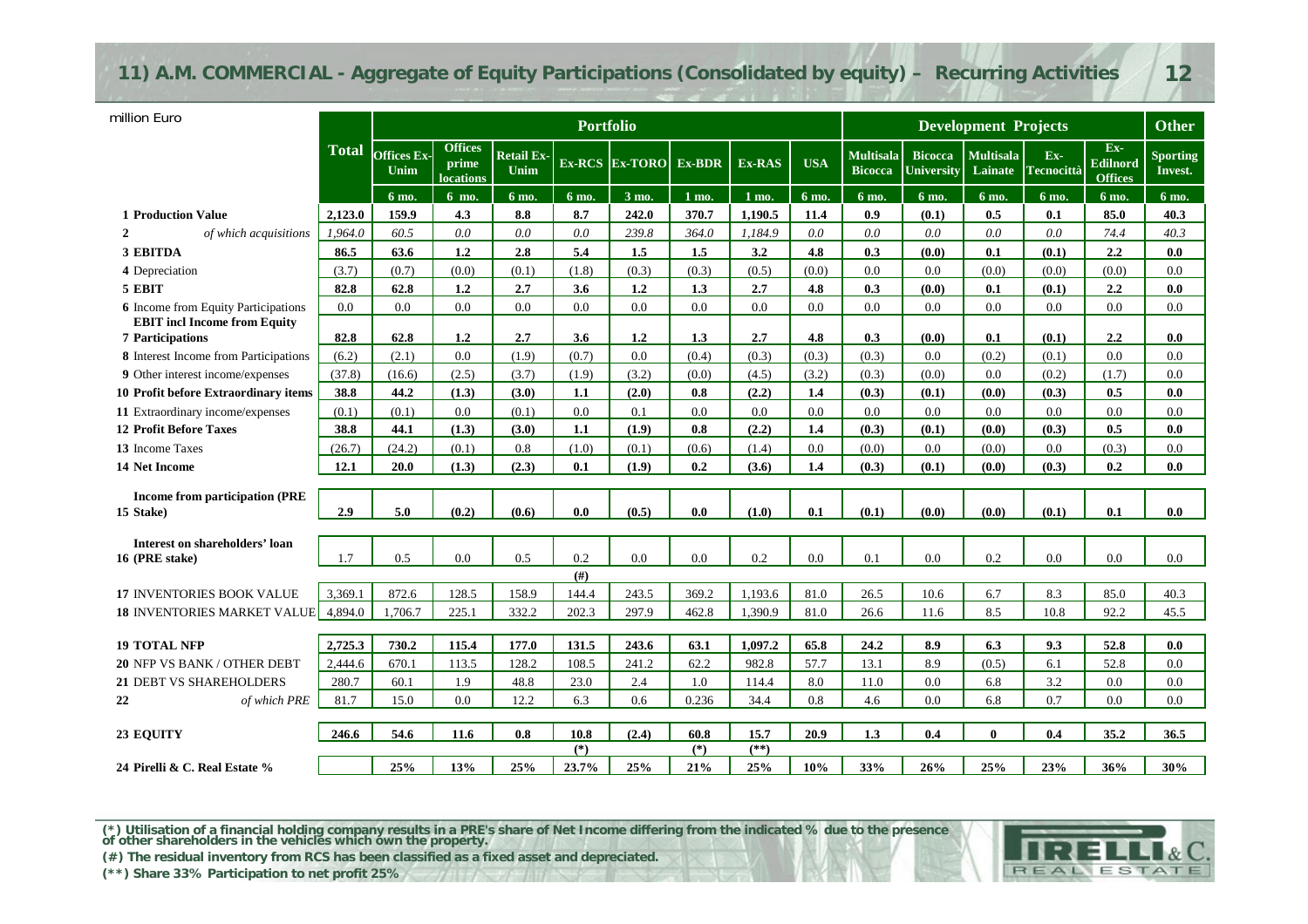# **12) A.M. COMMERCIAL - Production Value Equity Participations (Consolidated by equity) 13**

**The Second Street** 

| million Euro                              |              |                           |                                             |                           |         | <b>Portfolio</b> |        |         |            | <b>Development Projects</b>        |                                     |                             |                   |                                     | <b>Other</b>               |
|-------------------------------------------|--------------|---------------------------|---------------------------------------------|---------------------------|---------|------------------|--------|---------|------------|------------------------------------|-------------------------------------|-----------------------------|-------------------|-------------------------------------|----------------------------|
|                                           | <b>Total</b> | <b>Offices</b><br>Ex-unim | <b>Offices</b><br>Prime<br><b>Locations</b> | <b>Retail Ex-</b><br>unim | Ex-rcs  | Ex-toro          | Ex-bdr | Ex-ras  | <b>Usa</b> | <b>Multisala</b><br><b>Bicocca</b> | <b>Bicocca</b><br><b>University</b> | <b>Multisala</b><br>Lainate | Ex-<br>tecnocittà | $Ex-$<br>edilnord<br><b>Offices</b> | <b>Sporting</b><br>Invest. |
| 1 Sales                                   | 162.3        | 148.3                     | 0.0                                         | 6.7                       | 7.3     | 0.0              | 0.0    | $0.0\,$ | 0.0        | 0.0                                | 0.0                                 | 0.0                         | 0.0               | 0.0                                 | $0.0\,$                    |
| 2 Rental Income                           | 63.6         | 29.3                      | 2.9                                         | 5.0                       | 6.9     | $2.0\,$          | 2.3    | 4.4     | 10.8       | 0.0                                | 0.0                                 | $0.0\,$                     | 0.1               | $0.0\,$                             | 0.0                        |
| 3 Asset Management Fees                   | 0.0          | 0.0                       | 0.0                                         | 0.0                       | 0.0     | 0.0              | 0.0    | $0.0\,$ | 0.0        | 0.0                                | 0.0                                 | 0.0                         | 0.0               | 0.0                                 | 0.0                        |
| 4 Other income/fees                       | 5.7          | 2.6                       | 0.5                                         | 0.5                       | 0.0     | 0.3              | 0.1    | 1.1     | 0.6        | 0.0                                | 0.0                                 | 0.0                         | 0.0               | 0.0                                 | $0.0\,$                    |
| <b>5 TOTAL REVENUES</b>                   | 231.6        | 180.2                     | 3.4                                         | 12.1                      | 14.1    | 2.3              | 2.4    | 5.5     | $11.4$     | 0.0                                | 0.0                                 | $0.0$                       | 0.1               | 0.0                                 | 0.0                        |
| 6 Cost of goods sold                      | (101.5)      | (92.3)                    | 0.0                                         | (3.8)                     | (5.4)   | $0.0\,$          | 0.0    | $0.0\,$ | 0.0        | 0.0                                | 0.0                                 | $0.0\,$                     | $0.0\,$           | 0.0                                 | 0.0                        |
| Acquisitions (buildings<br>7 or land)     | 1,964.0      | 60.5                      | 0.0                                         | $0.0\,$                   | $0.0\,$ | 239.8            | 364.0  | 1,184.9 | 0.0        | $0.0\,$                            | 0.0                                 | $0.0\,$                     | $0.0\,$           | 74.4                                | 40.3                       |
| 8 Other capitalised costs                 | 26.0         | 11.4                      | 0.9                                         | 0.5                       | 0.0     | (0.1)            | 4.3    | $0.0\,$ | 0.0        | 0.9                                | (0.1)                               | 0.5                         | 0.0               | 7.6                                 | 0.0                        |
| Capitalised interest<br>9 expense         | 1.1          | 0.0                       | 0.0                                         | 0.0                       | 0.0     | $0.0\,$          | 0.0    | $0.0\,$ | 0.0        | 0.0                                | 0.0                                 | 0.0                         | 0.0               | 1.1                                 | $0.0\,$                    |
| 10 Revaluation Margins                    | 1.9          | $0.0\,$                   | 0.0                                         | 0.0                       | $0.0\,$ | $0.0\,$          | 0.0    | 0.0     | 0.0        | 0.0                                | 0.0                                 | $0.0\,$                     | $0.0\,$           | 1.9                                 | 0.0                        |
| <b>CHANGE IN</b><br><b>11 INVENTORIES</b> | 1,891.4      | (20.3)                    | 0.9                                         | (3.3)                     | (5.4)   | 239.7            | 368.3  | 1,185.0 | 0.0        | 0.9                                | (0.1)                               | 0.5                         | 0.0               | 85.0                                | 40.3                       |
| <b>12 Production Value</b>                | 2,123.0      | 159.9                     | 4.3                                         | 8.8                       | 8.7     | 242.0            | 370.7  | 1,190.5 | 11.4       | 0.9                                | (0.1)                               | 0.5                         | 0.1               | 85.0                                | 40.3                       |
|                                           |              |                           |                                             |                           |         |                  |        |         |            |                                    |                                     |                             |                   |                                     |                            |
| 13 Gross Capital Gains                    | 60.7         | 56.1                      | 0.0                                         | 2.8                       | 1.8     | $0.0\,$          | 0.0    | $0.0\,$ | 0.0        | 0.0                                | 0.0                                 | $0.0\,$                     | 0.0               | $0.0\,$                             | $0.0\,$                    |
| 14 PRE's Share                            | 15.2         | 14.0                      | $0.0\,$                                     | 0.7                       | 0.4     | 0.0              | 0.0    | 0.0     | 0.0        | 0.0                                | 0.0                                 | 0.0                         | $0.0\,$           | 0.0                                 | $0.0\,$                    |

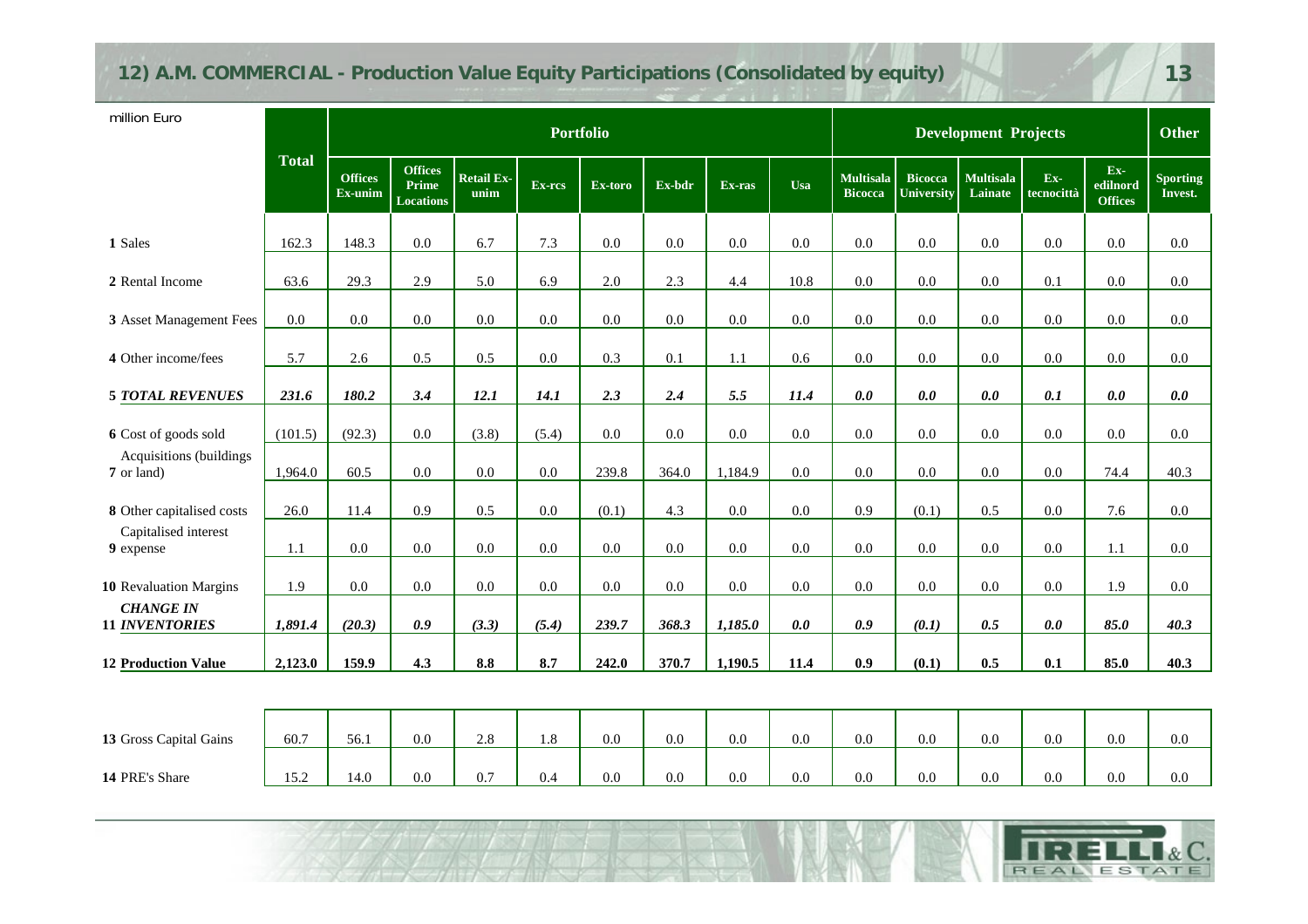|                |                                                |                                             | <b>ACTUAL JUNE 2002</b> |                                           | <b>ACTUAL JUNE 2001</b>                     |                    |                         |  |  |  |  |
|----------------|------------------------------------------------|---------------------------------------------|-------------------------|-------------------------------------------|---------------------------------------------|--------------------|-------------------------|--|--|--|--|
|                |                                                | <b>Total Recurring</b><br><b>Activities</b> | <b>Investments</b>      | Asset<br><b>Management</b><br><b>Fees</b> | <b>Total Recurring</b><br><b>Activities</b> | <b>Investments</b> | Asse<br>Manager<br>Fees |  |  |  |  |
|                | <b>1 Production Value</b>                      | 35.2                                        | 34.2                    | 1.0                                       | 30.7                                        | 30.4               | 0.3                     |  |  |  |  |
| $\overline{2}$ | of which acquisitions                          | 0.1                                         | 0.1                     | 0.0                                       | 6.1                                         | 6.1                | 0.0                     |  |  |  |  |
|                | 3 EBITDA                                       | 15.8                                        | 15.3                    | 0.4                                       | 11.3                                        | 11.5               | (0.2)                   |  |  |  |  |
|                | 4 Depreciation                                 | (0.0)                                       | $0.0\,$                 | (0.0)                                     | (0.1)                                       | (0.1)              | 0.0                     |  |  |  |  |
|                | 5 EBIT                                         | 15.7                                        | 15.3                    | 0.4                                       | 11.2                                        | 11.4               | (0.2)                   |  |  |  |  |
|                | <b>6</b> Income from Equity Participations     | (0.1)                                       | (0.1)                   | 0.0                                       | 0.0                                         | $0.0\,$            | 0.0                     |  |  |  |  |
|                | 7 EBIT incl. Income from Equity Participations | 15.6                                        | 15.2                    | 0.4                                       | 11.2                                        | 11.4               | (0.2)                   |  |  |  |  |
|                | 8 Interest Income from Participations          | $0.0\,$                                     | 0.0                     | $0.0\,$                                   | 0.0                                         | $0.0\,$            | $0.0\,$                 |  |  |  |  |
|                | 9 Other interest income/expenses               | (1.3)                                       | (1.3)                   | $0.0\,$                                   | (0.9)                                       | (0.9)              | $0.0\,$                 |  |  |  |  |
|                | 10 Profit before Extraordinary items           | 14.2                                        | 13.9                    | 0.4                                       | 10.4                                        | 10.5               | (0.2)                   |  |  |  |  |
|                | 11 Extraordinary income/expenses               | $0.0\,$                                     | 0.0                     | 0.0                                       | $0.0\,$                                     | $0.0\,$            | $0.0\,$                 |  |  |  |  |
|                | 12 Profit Before Taxes                         | 14.2                                        | 13.9                    | 0.4                                       | 10.4                                        | 10.5               | (0.2)                   |  |  |  |  |



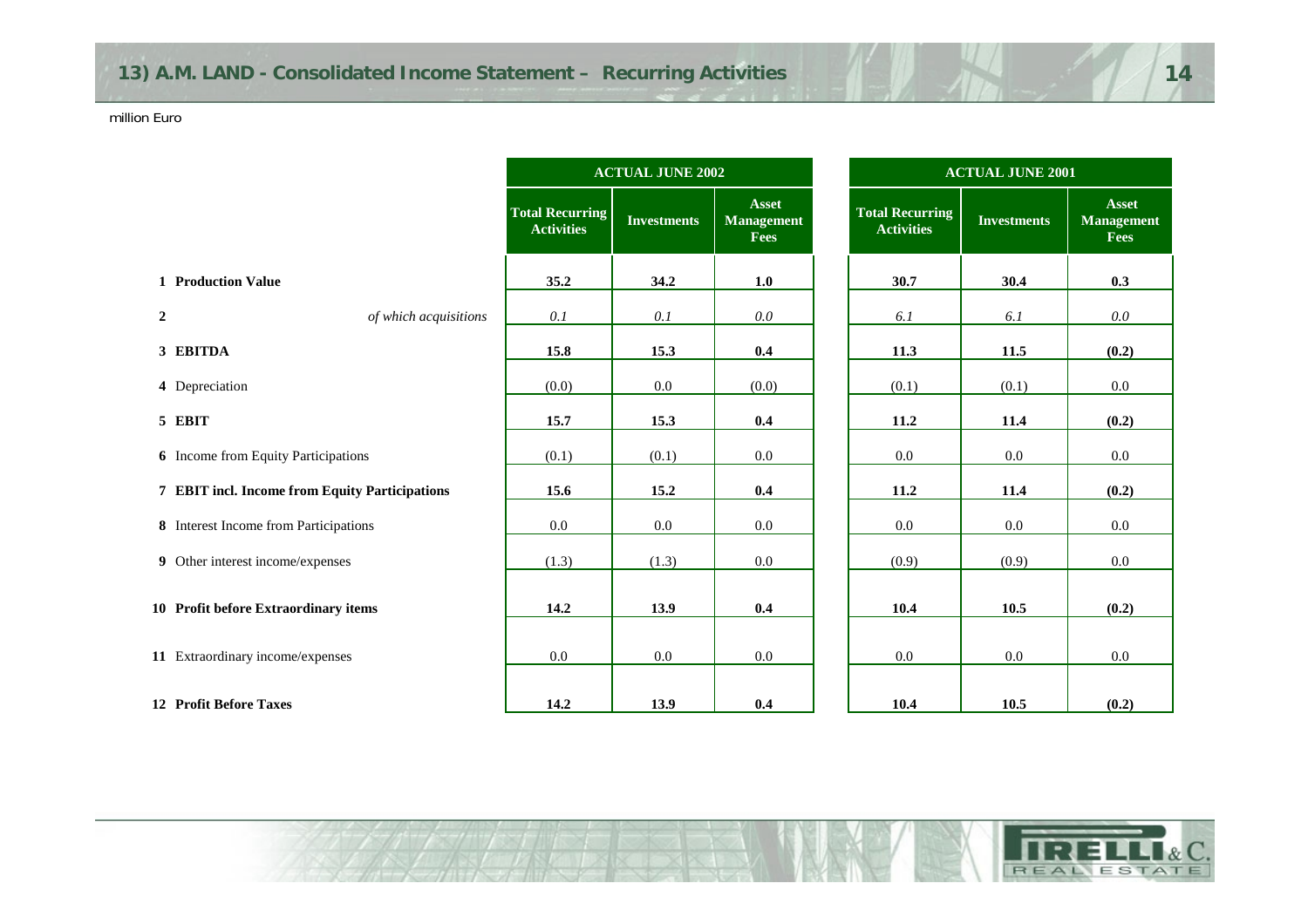| iillion Euro                                   |                       | <b>ACTUAL JUNE</b><br>2002                        |                                           |                                        |                                                  | <b>ACTUAL JUNE</b><br>2001                        |
|------------------------------------------------|-----------------------|---------------------------------------------------|-------------------------------------------|----------------------------------------|--------------------------------------------------|---------------------------------------------------|
|                                                |                       | <b>TOTAL</b><br><b>MANAGED</b><br><b>ACTIVITY</b> | <b>Consolidated</b><br><b>Investments</b> | <b>Equity</b><br><b>Participations</b> | <b>Asset</b><br><b>Management</b><br><b>Fees</b> | <b>TOTAL</b><br><b>MANAGED</b><br><b>ACTIVITY</b> |
| <b>1 Production Value</b>                      |                       | 105.9                                             | 34.2                                      | 70.7                                   | 1.0                                              | 30.7                                              |
| $\overline{2}$                                 | of which acquisitions | 67.7                                              | 0.1                                       | 67.6                                   | 0.0                                              | 6.1                                               |
| 3 EBITDA                                       |                       | 16.5                                              | 15.3                                      | 0.7                                    | 0.4                                              | 11.3                                              |
| 4 Depreciation                                 |                       | (0.0)                                             | 0.0                                       | (0.0)                                  | (0.0)                                            | (0.1)                                             |
| 5 EBIT                                         |                       | 16.4                                              | 15.3                                      | 0.7                                    | 0.4                                              | 11.2                                              |
| <b>6</b> Income from Equity Participations     |                       | (0.0)                                             | (0.0)                                     | 0.0                                    | 0.0                                              | 0.0                                               |
| 7 EBIT incl. Income from Equity Participations |                       | 16.4                                              | 15.3                                      | 0.7                                    | 0.4                                              | 11.2                                              |
| 8 Interest Income from Participations          |                       | 0.0                                               | $0.0\,$                                   | $0.0\,$                                | 0.0                                              | 0.0                                               |
| 9 Other interest income/expenses               |                       | (2.6)                                             | (1.3)                                     | (1.2)                                  | 0.0                                              | (0.9)                                             |
| 10 Profit before Extraordinary items           |                       | 13.8                                              | 14.0                                      | (0.5)                                  | 0.4                                              | 10.4                                              |
| 11 Extraordinary income/expenses               |                       | 0.0                                               | 0.0                                       | 0.0                                    | 0.0                                              | 0.0                                               |
| 12 Profit Before Taxes (*)                     |                       | 13.9                                              | 14.0                                      | (0.5)                                  | 0.4                                              | 10.4                                              |

| 13 Net Income 100%                               | (0.4) |
|--------------------------------------------------|-------|
| <b>14</b> Income from participations (PRE STAKE) |       |

million Euro

| Other data                                                                                                                                                                                                                                                                                                                                                                   |               |       |       |
|------------------------------------------------------------------------------------------------------------------------------------------------------------------------------------------------------------------------------------------------------------------------------------------------------------------------------------------------------------------------------|---------------|-------|-------|
| <b>15 Inventories Book Value</b>                                                                                                                                                                                                                                                                                                                                             | 216.3         | 126.9 | 89.4  |
| 16 Inventories Market Value                                                                                                                                                                                                                                                                                                                                                  | 296.1         | 170.5 | 125.5 |
|                                                                                                                                                                                                                                                                                                                                                                              |               |       |       |
| (*) RECONCILIATION WITH CONSOLIDATED PBT                                                                                                                                                                                                                                                                                                                                     |               |       |       |
| <b>17 TOTAL PBT</b>                                                                                                                                                                                                                                                                                                                                                          | 13.9          |       |       |
| $\overline{AB}$ ppm $\overline{C}$ $\overline{C}$ $\overline{C}$ $\overline{C}$ $\overline{C}$ $\overline{C}$ $\overline{C}$ $\overline{C}$ $\overline{C}$ $\overline{C}$ $\overline{C}$ $\overline{C}$ $\overline{C}$ $\overline{C}$ $\overline{C}$ $\overline{C}$ $\overline{C}$ $\overline{C}$ $\overline{C}$ $\overline{C}$ $\overline{C}$ $\overline{C}$ $\overline{C}$ | $\sim$ $\sim$ |       |       |

**ANTI ANTIQUE SERVICE SERVICE SERVICE** 

| <b>20 Consolidated PBT</b>                         | 14.2          |
|----------------------------------------------------|---------------|
| 19 Net Pro Quota Result of minority participations | (0.1)         |
| <b>18 PBT</b> of initiatives at 100%               | $0.5^{\circ}$ |
| Т/ ТОТАЬ РВТ                                       | 1.5.9         |





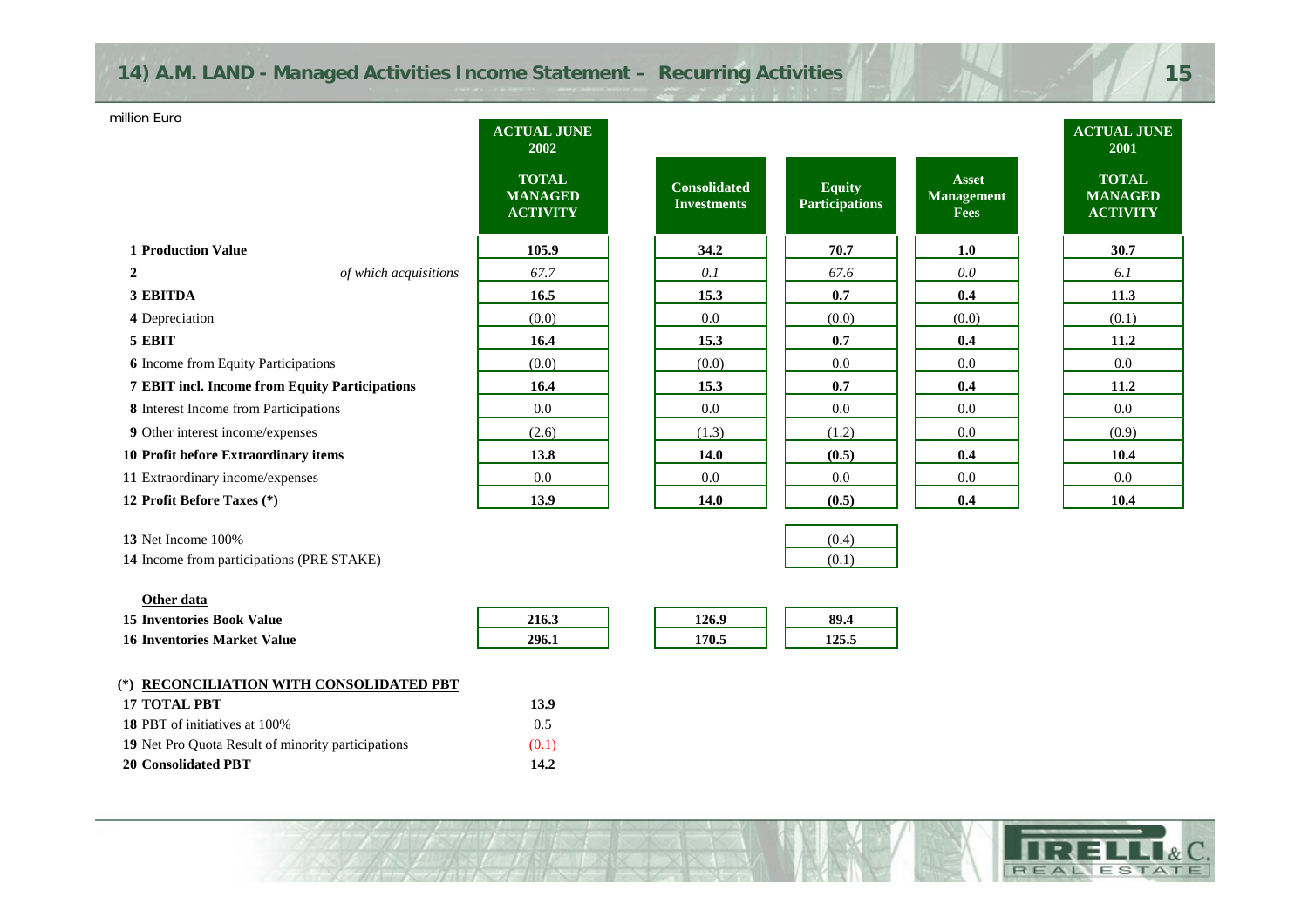|    |                                    | <b>TOTAL</b><br><b>PRODUCTION</b><br><b>VALUE MANAGED</b><br><b>ACTIVITIES</b> |       | <b>CONSOLIDATED</b><br><b>INVESTMENTS</b> | <b>EQUITY</b><br><b>PARTICIPATIONS</b> | <b>ASSET</b><br><b>MANAGEMENT</b><br><b>FEES</b> |
|----|------------------------------------|--------------------------------------------------------------------------------|-------|-------------------------------------------|----------------------------------------|--------------------------------------------------|
|    | 1 Sales                            | 40.1                                                                           | $(*)$ | 40.0                                      | 0.1                                    | $0.0\,$                                          |
|    | 2 Rental Income                    | 0.1                                                                            |       | 0.1                                       | $0.0\,$                                | 0.0                                              |
|    | 3 Asset Management Fees            | 1.0                                                                            |       | 0.0                                       | $0.0\,$                                | 1.0                                              |
| 4  | Other income/fees                  | $0.0\,$                                                                        |       | 0.0                                       | $0.0\,$                                | 0.0                                              |
|    | 5 TOTAL REVENUES                   | 41.2                                                                           |       | 40.1                                      | 0.1                                    | 1.0                                              |
|    | 6 Cost of goods sold               | (18.7)                                                                         |       | (18.5)                                    | (0.1)                                  | $0.0\,$                                          |
|    | 7 Acquisitions (buildings or land) | 67.7                                                                           |       | 0.1                                       | 67.6                                   | $0.0\,$                                          |
|    | 8 Other capitalised costs          | 17.1                                                                           |       | 15.0                                      | 2.2                                    | $0.0\,$                                          |
|    | 9 Capitalised interest expense     | 1.3                                                                            |       | $0.4\,$                                   | 0.9                                    | $0.0\,$                                          |
|    | 10 Revaluation Margins             | (2.9)                                                                          |       | (2.9)                                     | $0.0\,$                                | $0.0\,$                                          |
|    | 11 CHANGE IN INVENTORIES           | 64.6                                                                           |       | (5.9)                                     | 70.5                                   | 0.0                                              |
| 12 | <b>Production Value</b>            | 105.9                                                                          |       | 34.2                                      | 70.7                                   | $1.0$                                            |
|    |                                    |                                                                                |       |                                           |                                        |                                                  |
|    | 13 Gross Capital Gains             | 21.4                                                                           |       | 21.4                                      | $0.0\,$                                |                                                  |
|    | 14 PRE's Share                     | 21.4                                                                           |       | 21.4                                      | $0.0\,$                                |                                                  |

| $\boldsymbol{\Lambda}$<br>21 |  |
|------------------------------|--|
| 21 <sub>4</sub>              |  |

| 13 Gross Capital Gains  |  |  |  |
|-------------------------|--|--|--|
| 14 PRE's<br>Share Share |  |  |  |

(\*) With reference to Land Sales, company intereliminations, equal to  $\epsilon$ 7 million, were accounted for as an increase to cost of good sold instead of as a decrease in sales.

The impact on Production Value is zero

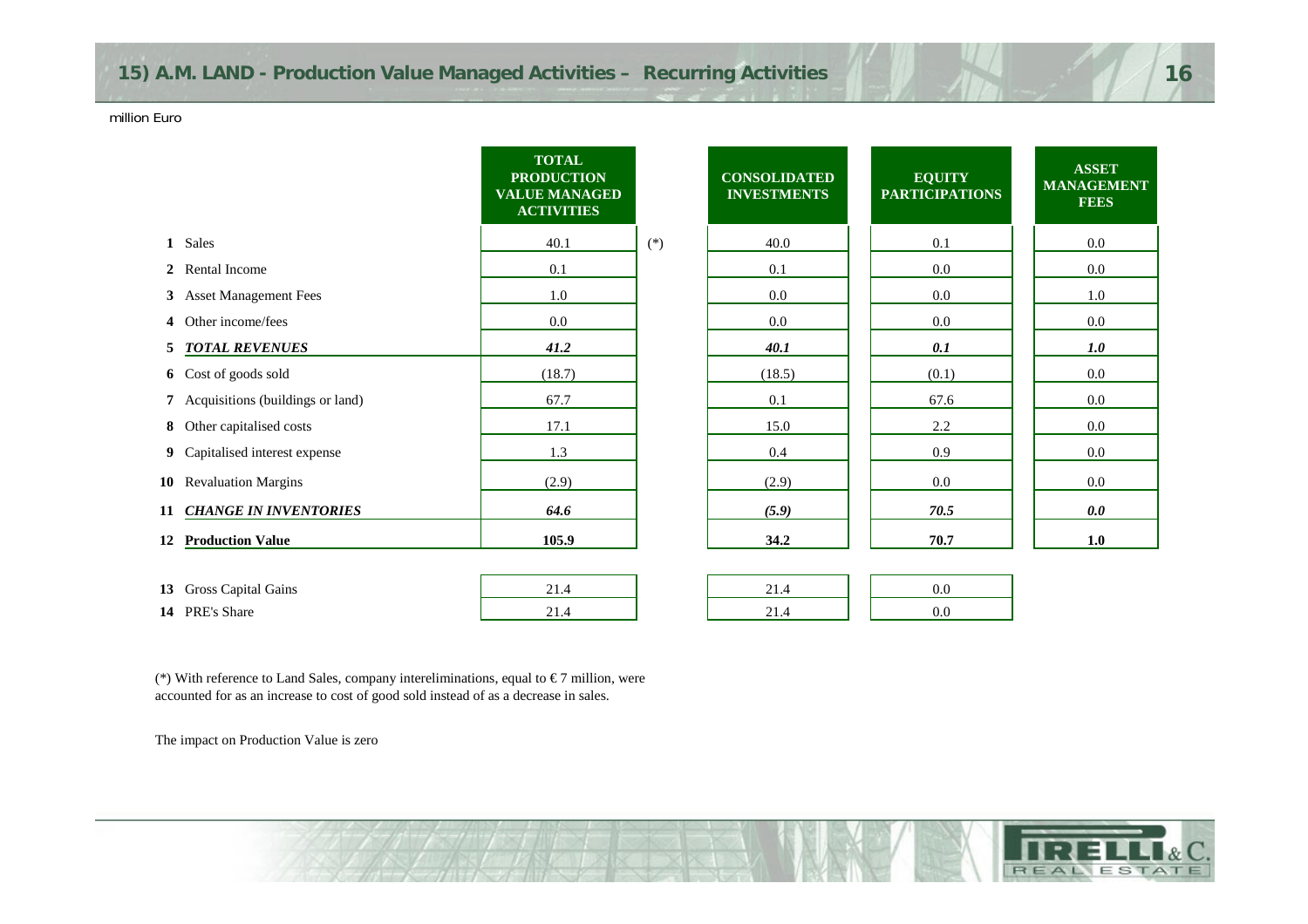| 16) A.M. LAND - Aggregate of Equity Participations (Consolidated by equity) - Recurring Activities |  |
|----------------------------------------------------------------------------------------------------|--|
|                                                                                                    |  |

|                  |                                                |                       | <b>Total</b> | Acquatraversa/<br><b>Saronno</b> | <b>Ex-Edilnord</b><br><b>Industriali</b> | Ex Burgo        |
|------------------|------------------------------------------------|-----------------------|--------------|----------------------------------|------------------------------------------|-----------------|
|                  |                                                |                       |              | 6 mo.                            | 6 mo.                                    | $2 \text{ mo.}$ |
|                  | 1 Production Value                             |                       | 70.7         | 0.0                              | 52.6                                     | 18.1            |
| $\boldsymbol{2}$ |                                                | of which acquisitions | 67.6         | 0.0                              | 49.6                                     | 18.0            |
|                  | 3 EBITDA                                       |                       | 0.7          | 0.0                              | 0.7                                      | 0.0             |
|                  | 4 Depreciation                                 |                       | (0.0)        | (0.0)                            | 0.0                                      | 0.0             |
|                  | 5 EBIT                                         |                       | 0.7          | 0.0                              | 0.7                                      | 0.0             |
|                  | <b>6</b> Income from Equity Participations     |                       | 0.0          | 0.0                              | 0.0                                      | 0.0             |
|                  | 7 EBIT incl. Income from Equity Participations |                       | 0.7          | 0.0                              | 0.7                                      | 0.0             |
|                  | 8 Interest Income from Participations          |                       | 0.0          | 0.0                              | 0.0                                      | 0.0             |
|                  | 9 Other interest income/expenses               |                       | (1.2)        | 0.0                              | (1.2)                                    | (0.0)           |
|                  | 10 Profit before Extraordinary items           |                       | (0.5)        | 0.0                              | (0.5)                                    | (0.0)           |
|                  | 11 Extraordinary income/expenses               |                       | 0.0          | 0.0                              | 0.0                                      | 0.0             |
|                  | <b>12 Profit Before Taxes</b>                  |                       | (0.5)        | 0.0                              | (0.5)                                    | (0.0)           |
|                  | 13 Income Taxes                                |                       | 0.2          | 0.0                              | 0.2                                      | 0.0             |
|                  | 14 Net Income                                  |                       | (0.4)        | 0.0                              | (0.3)                                    | (0.0)           |
|                  |                                                |                       |              |                                  |                                          |                 |
|                  | 15 Income from participation (PRE STAKE)       |                       | (0.1)        | 0.0                              | (0.1)                                    | (0.0)           |
|                  |                                                |                       |              |                                  |                                          |                 |
|                  | 16 INTERESTS ON SHAREHOLDERS' LOAN (PRE STAKE) |                       | 0.0          | 0.0                              | 0.0                                      | 0.0             |
|                  |                                                |                       |              |                                  |                                          |                 |
|                  | <b>17 INVENTORIES BOOK VALUE</b>               |                       | 89.4         | 18.7                             | 52.6                                     | 18.1            |
|                  | <b>18 INVENTORIES MARKET VALUE</b>             |                       | 125.5        | 52.6                             | 53.6                                     | 19.3            |
|                  |                                                |                       |              |                                  |                                          |                 |
| 19               | <b>TOTAL NFP</b>                               |                       | 47.6         | 8.2                              | 32.7                                     | 6.8             |
|                  | 20 NFP VS BANK / OTHER DEBT                    |                       | 32.6         | 0.0                              | 32.7                                     | (0.1)           |
|                  | 21 DEBT VS SHAREHOLDERS                        |                       | 15.0         | 8.2                              | 0.0                                      | 6.8             |
| 22               |                                                | of which PRE          | 13.2         | 8.2                              | 0.0                                      | 5.0             |
|                  |                                                |                       |              |                                  |                                          |                 |
|                  | 23 EQUITY                                      |                       | 24           | 11                               | 13                                       | 0.1             |
|                  |                                                |                       |              |                                  |                                          |                 |
|                  | 24 % Pirelli & C. Real Estate                  |                       |              | 25%                              | 36%                                      | 49%             |

**BECAUSE** 

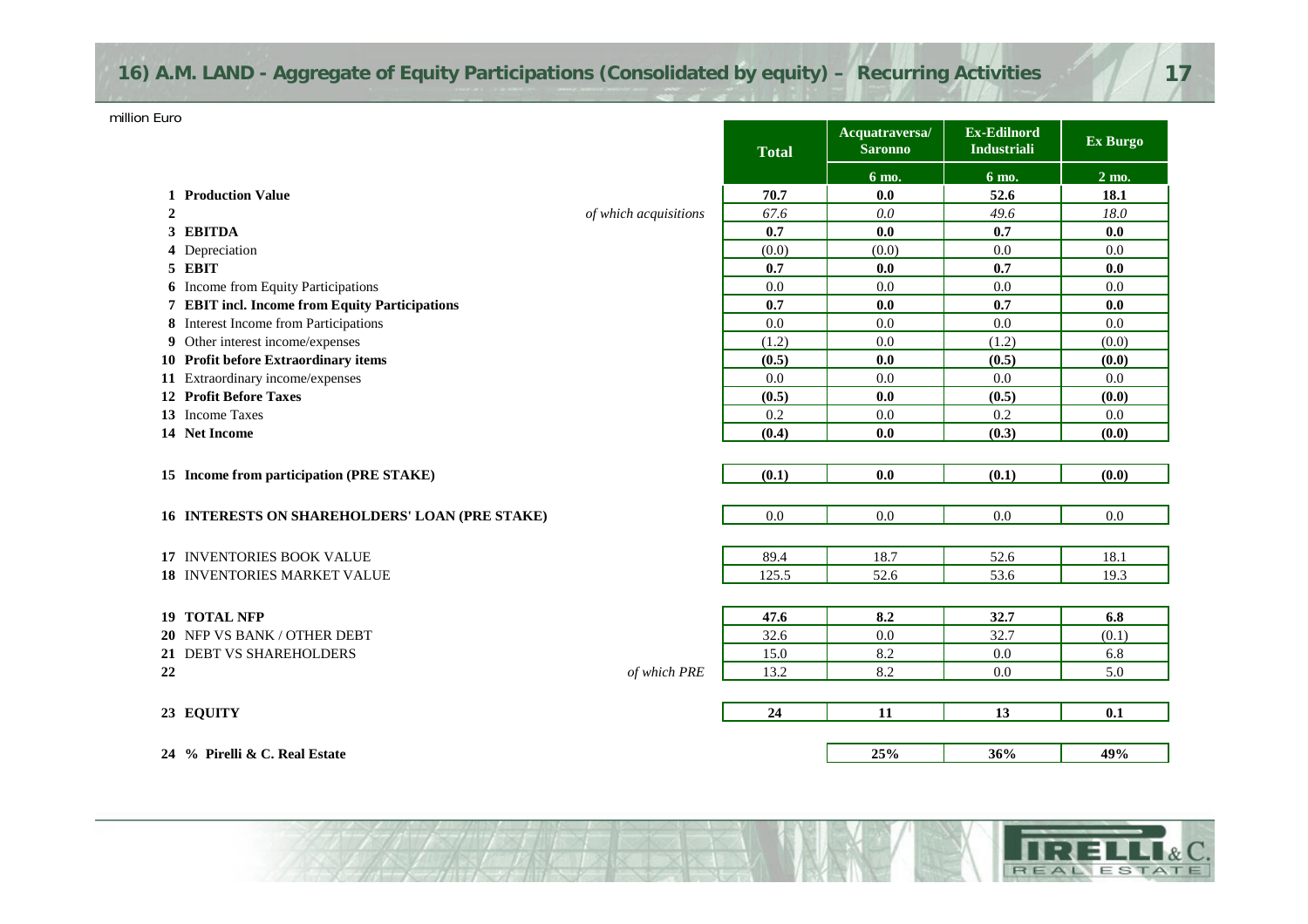|                                           | <b>Total</b> | Acquatraversa/<br><b>Saronno</b> | <b>Ex-Edilnord</b><br><b>Industriali</b> | Ex Burgo |
|-------------------------------------------|--------------|----------------------------------|------------------------------------------|----------|
| 1 Sales                                   | 0.1          | 0.1                              | 0.0                                      | $0.0\,$  |
| 2 Rental Income                           | 0.0          | 0.0                              | 0.0                                      | $0.0\,$  |
| 3 Asset Management Fees                   | 0.0          | 0.0                              | 0.0                                      | $0.0\,$  |
| 4 Other income/fees                       | 0.0          | $0.0\,$                          | 0.0                                      | $0.0\,$  |
| <b>5 TOTAL REVENUES</b>                   | 0.1          | 0.1                              | 0.0                                      | 0.0      |
| 6 Cost of goods sold                      | (0.1)        | (0.1)                            | 0.0                                      | $0.0\,$  |
| <b>7</b> Acquisitions (buildings or land) | 67.6         | 0.0                              | 49.6                                     | 18.0     |
| 8 Other capitalised costs                 | 2.2          | 0.0                              | 2.1                                      | 0.1      |
| 9 Capitalised interest expense            | 0.9          | $0.0\,$                          | 0.9                                      | $0.0\,$  |
| 10 Revaluation Margins                    | 0.0          | 0.0                              | 0.0                                      | $0.0\,$  |
| <b>11 CHANGE IN INVENTORIES</b>           | 70.5         | (0.1)                            | 52.6                                     | 18.1     |
| <b>12 Production Value</b>                | 70.7         | 0.0                              | 52.6                                     | 18.1     |
|                                           |              |                                  |                                          |          |
| 13 Gross Capital Gains                    | 0.0          | 0.0                              | 0.0                                      | $0.0\,$  |
|                                           |              |                                  |                                          |          |



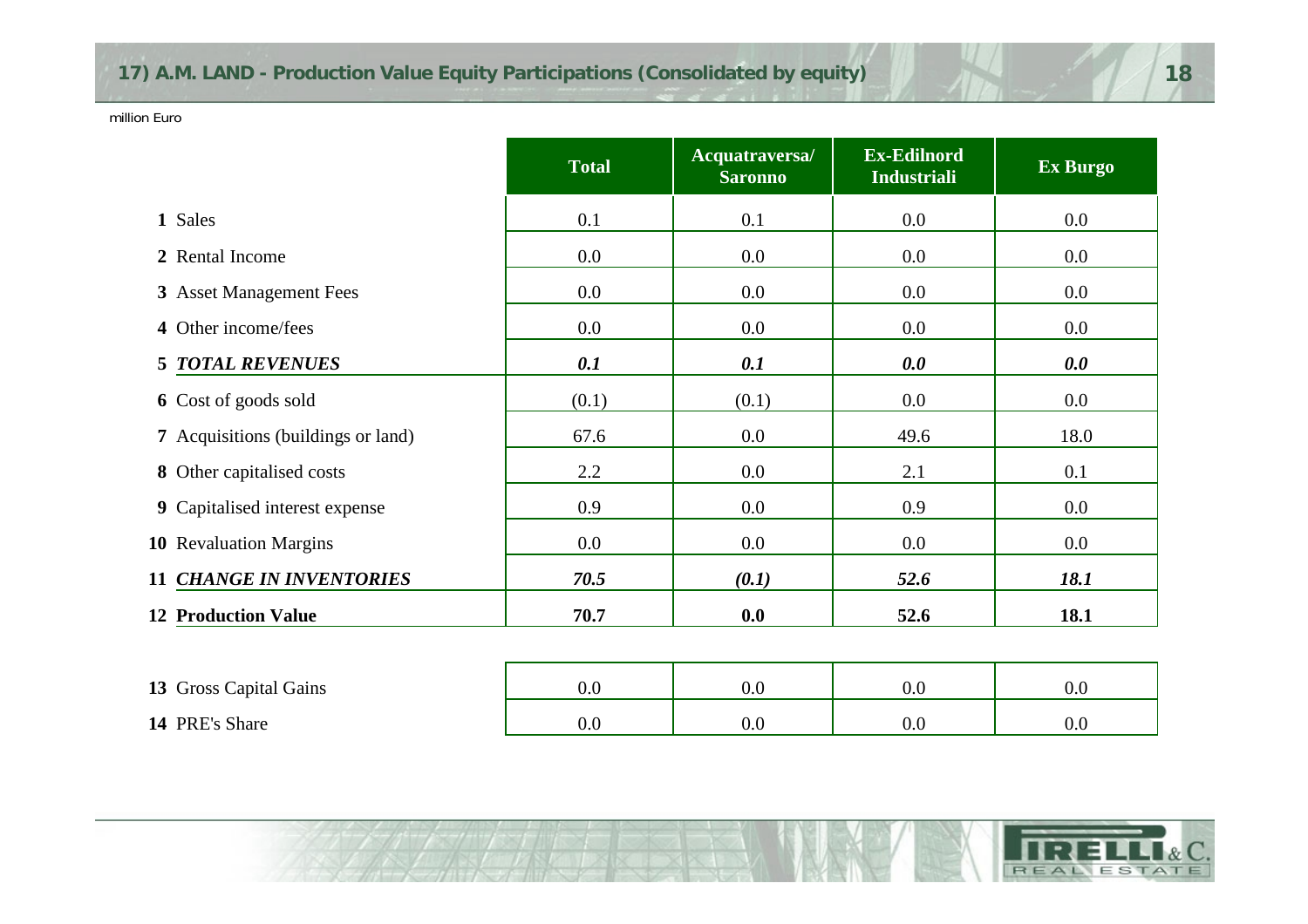# **18) A.M. NON-PERFORMING LOANS - Consolidated Income Statement – Recurring Activities 19**

 $\gamma$  is the state of  $\sim$ 

million Euro

|                                                                 | <b>ACTUAL JUNE 2002</b>                               |       |                                                                | <b>ACTUAL JUNE 2001</b>                               |     |                                                              |  |
|-----------------------------------------------------------------|-------------------------------------------------------|-------|----------------------------------------------------------------|-------------------------------------------------------|-----|--------------------------------------------------------------|--|
|                                                                 | <b>Total</b><br><b>Recurring</b><br><b>Activities</b> |       | <b>Asset</b><br><b>Investments   Management</b><br><b>Fees</b> | <b>Total</b><br><b>Recurring</b><br><b>Activities</b> |     | <b>Asset</b><br><b>Investments Management</b><br><b>Fees</b> |  |
| <b>1 Production Value</b>                                       | 0.4                                                   | 0.0   | 0.4                                                            | 0.0                                                   | 0.0 | 0.0                                                          |  |
| $\overline{2}$<br>of which acquisitions                         |                                                       |       |                                                                |                                                       |     |                                                              |  |
| 3 EBITDA                                                        | (0.2)                                                 | (0.1) | (0.1)                                                          | 0.0                                                   | 0.0 | 0.0                                                          |  |
| 4 Depreciation                                                  | (0.0)                                                 | 0.0   | (0.0)                                                          | 0.0                                                   | 0.0 | 0.0                                                          |  |
| 5 EBIT                                                          | (0.2)                                                 | (0.1) | (0.1)                                                          | 0.0                                                   | 0.0 | 0.0                                                          |  |
| <b>6</b> Income from Equity Participations                      | 0.9                                                   | 0.9   | 0.0                                                            | 0.0                                                   | 0.0 | 0.0                                                          |  |
| <b>EBIT</b> incl. Income from Equity<br><b>7</b> Participations | 0.7                                                   | 0.8   | (0.1)                                                          | 0.0                                                   | 0.0 | 0.0                                                          |  |
| 8 Interest Income from Participations                           | 0.1                                                   | 0.1   | 0.0                                                            | 0.0                                                   | 0.0 | 0.0                                                          |  |
| 9 Other interest income/expenses                                | (0.0)                                                 | (0.0) | 0.0                                                            | 0.0                                                   | 0.0 | 0.0                                                          |  |
| 10 Profit before Extraordinary items                            | 0.8                                                   | 0.9   | (0.1)                                                          | 0.0                                                   | 0.0 | 0.0                                                          |  |
| 11 Extraordinary income/expenses                                | 0.0                                                   | 0.0   | 0.0                                                            | 0.0                                                   | 0.0 | 0.0                                                          |  |
| <b>12 Profit Before Taxes</b>                                   | 0.8                                                   | 0.9   | (0.1)                                                          | 0.0                                                   | 0.0 | 0.0                                                          |  |

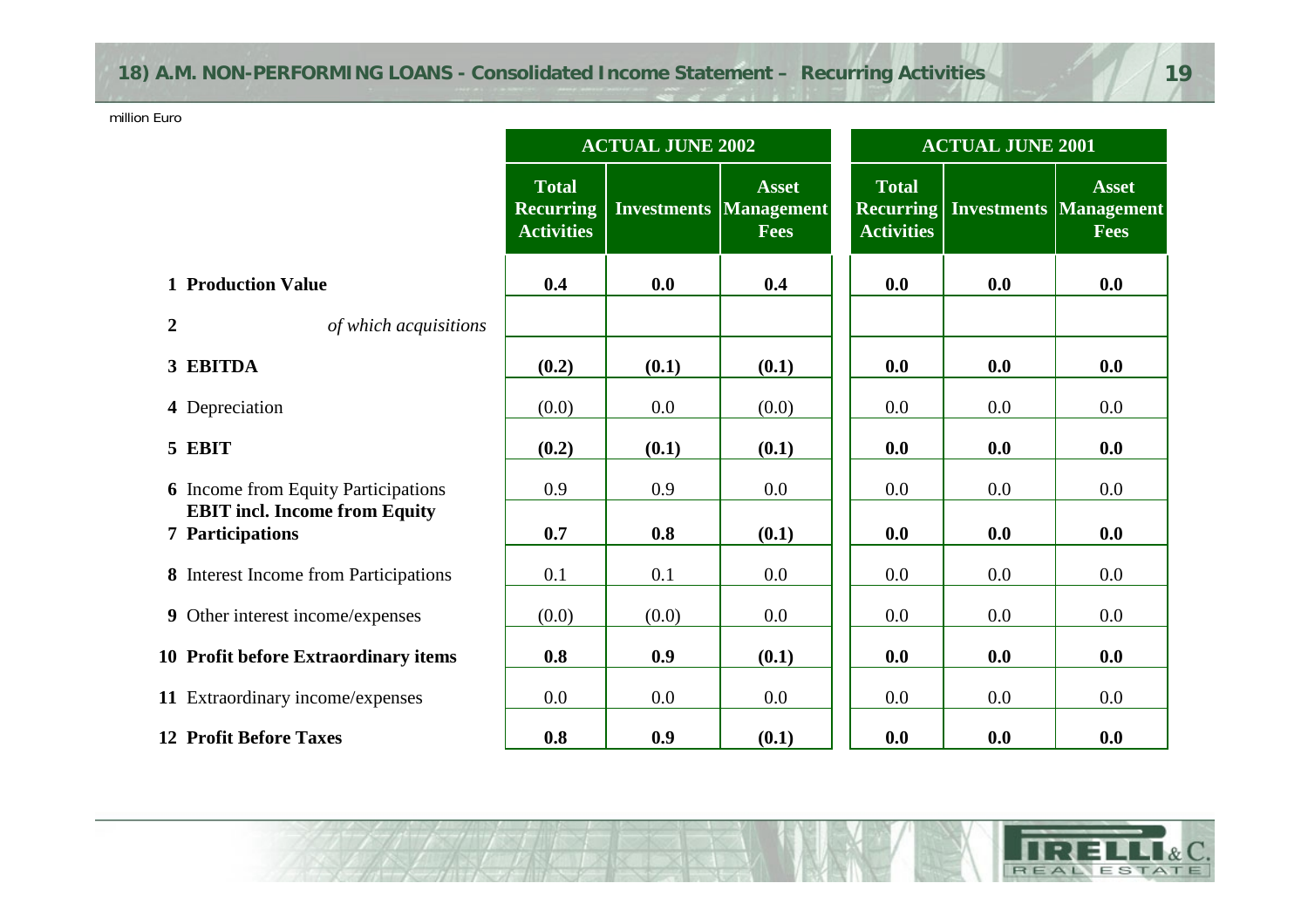# **19) A.M. NON-PERFORMING LOANS - Managed Activities Income Statement – Recurring Activities 20**

| million Euro                                   | <b>ACTUAL JUNE</b><br>2002                          |                                           |                                        |                                                  | <b>ACTUAL JUNE</b><br>2001                          |
|------------------------------------------------|-----------------------------------------------------|-------------------------------------------|----------------------------------------|--------------------------------------------------|-----------------------------------------------------|
|                                                | <b>TOTAL</b><br><b>MANAGED</b><br><b>ACTIVITIES</b> | <b>Consolidated</b><br><b>Investments</b> | <b>Equity</b><br><b>Participations</b> | <b>Asset</b><br><b>Management</b><br><b>Fees</b> | <b>TOTAL</b><br><b>MANAGED</b><br><b>ACTIVITIES</b> |
| <b>1</b> Production Value                      | 5.4                                                 | 0.0                                       | 5.0                                    | 0.4                                              | 0.0                                                 |
| $\overline{2}$<br>of which acquisitions        | 0.0                                                 | 0.0                                       | 0.0                                    | 0.0                                              | 0.0                                                 |
| 3 EBITDA                                       | 3.2                                                 | (0.1)                                     | 3.4                                    | (0.1)                                            | 0.0                                                 |
| 4 Depreciation                                 | (0.0)                                               | 0.0                                       | 0.0                                    | (0.0)                                            | 0.0                                                 |
| 5 EBIT                                         | 3.2                                                 | (0.1)                                     | 3.4                                    | (0.1)                                            | 0.0                                                 |
| <b>6</b> Income from Equity Participations     | (0.0)                                               | (0.0)                                     | 0.0                                    | 0.0                                              | 0.0                                                 |
| 7 EBIT incl. Income from Equity Participations | 3.2                                                 | (0.1)                                     | 3.4                                    | (0.1)                                            | 0.0                                                 |
| 8 Interest Income from Participations          | 0.0                                                 | 0.1                                       | (0.1)                                  | 0.0                                              | 0.0                                                 |
| 9 Other interest income/expenses               | (0.6)                                               | (0.0)                                     | (0.6)                                  | 0.0                                              | 0.0                                                 |
| 10 Profit before Extraordinary items           | 2.6                                                 | (0.0)                                     | 2.7                                    | (0.1)                                            | 0.0                                                 |
| 11 Extraordinary income/expenses               | 0.0                                                 | 0.0                                       | 0.0                                    | 0.0                                              | 0.0                                                 |
| <b>Profit Before Taxes</b> (*)<br>12           | 2.6                                                 | (0.0)                                     | 2.7                                    | (0.1)                                            | 0.0                                                 |

| 13 Net Income 100%                               |  |
|--------------------------------------------------|--|
| <b>14</b> Income from participations (PRE STAKE) |  |

#### **OTHER DATA**

|       | 15 Managed Non-Performing Loans                           | 192.0 |  | 192.0 |
|-------|-----------------------------------------------------------|-------|--|-------|
| $(*)$ | <b>RECONCILIATION WITH CONSOLIDATED PBT</b>               |       |  |       |
|       | 16 TOTAL PBT                                              | 2.6   |  |       |
|       | 17 PBT of initiatives at 100%                             | (2.7) |  |       |
|       | <b>18</b> Net Pro Quota Result of minority participations | 0.9   |  |       |
| 19    | Consolidated PBT                                          | 0.8   |  |       |